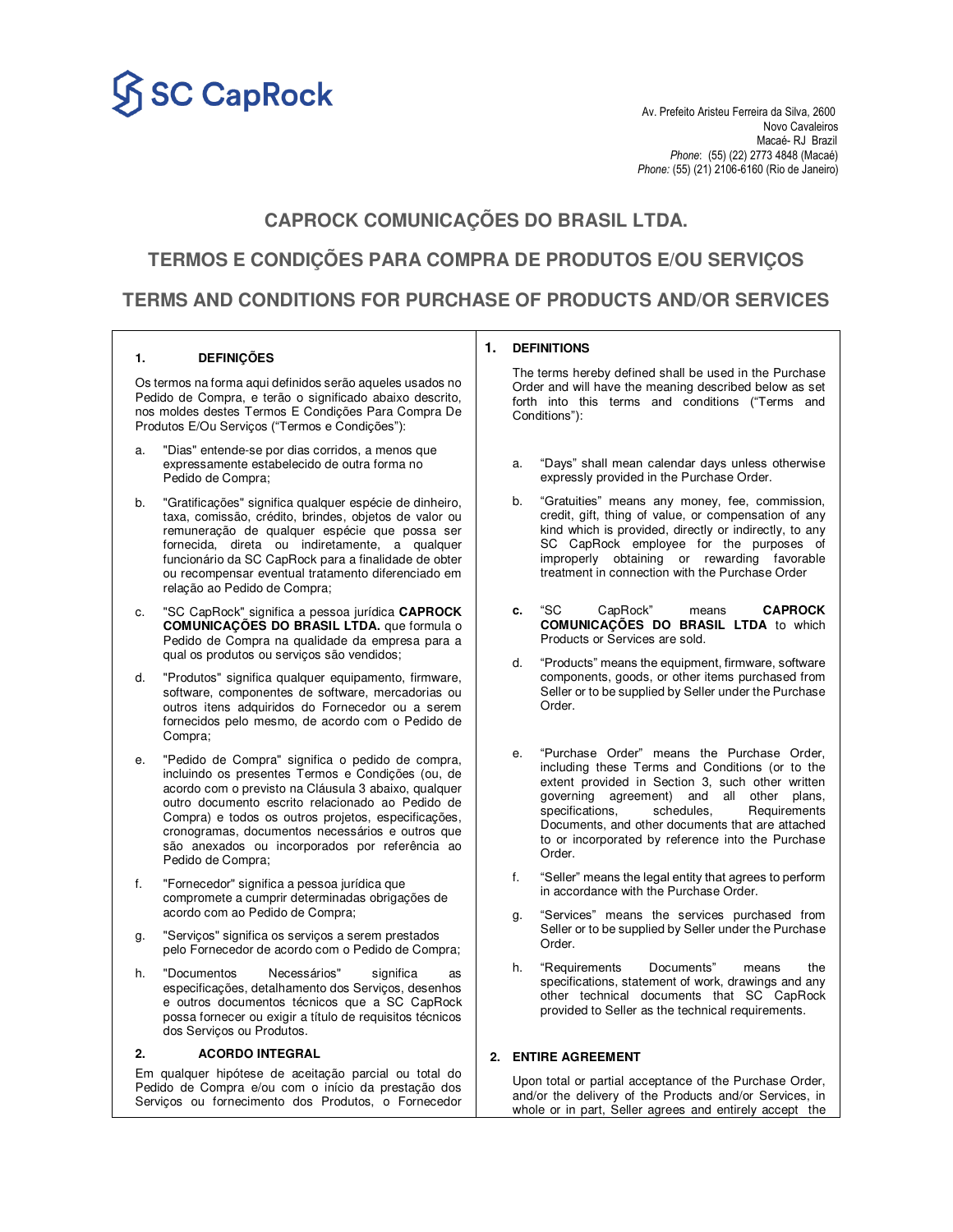# SC CapRock<br>Av. Prefeito Aristeu Ferreira da Silva, 2600

Novo Cavaleiros<br>Macaé- RJ Brazil Macaé- RJ Brazil *Phone*: (55) (22) 2773 4848 (Macaé) *Phone:* (55) (21) 2106-6160 (Rio de Janeiro)

concorda e aceita integralmente estes Termos e Condições, concordando ainda que as disposições e os termos do Pedido de Compra, incluindo estes Termos e Condições e todos os documentos incorporados por referência, constituirão o acordo integral entre as Partes e substituem todos os eventuais acordos anteriores no que diz respeito a estes Termos e Condições.

O Fornecedor declara e reconhece ainda que toda e qualquer eventual disposição contrária a estes Termos e Condições deverá ser previamente negociada, e estabelecida por escrito entre as partes.

### **3. INTERPRETAÇÃO**

Na hipótese da existência de conflitos entre as disposições do Pedido de Compra, destes Temos e Condições, e dos Documentos Necessários, deverá prevalecer a interpretação de acordo com a seguinte ordem de precedência:

- a. Pedido de Compra;
- b. Termos e Condições;
- c. Documentos Necessários.

Caso esteja em vigor entre as partes um outro contrato escrito, autônomo e celebrado previamente a um novo Pedido de Compras e/ou à anuência a estes Termos e Condições, deverão prevalecer os termos do referido contrato prévio e autônomo pelo prazo em que contratado, ou por outro prazo, que venha a ser expressamente ajustado por escrito entre as partes.

Em qualquer outra hipótese, estes Termos e Condições aplicar-se-ão em substituição a quaisquer outros porventura (i) fornecidos pelo Fornecedor ou (ii) mencionados em qualquer documento, correspondência ou outros contratos celebrados pelas Partes, ou de qualquer forma tenham vigorado entre as partes, ou (iii) decorrentes das regras de comércio, práticas, processo ou pelo curso da negociação. Quaisquer desses outros termos e condições (à exceção daqueles citados nestes Termos e Condições) serão, portanto, inaplicáveis às Partes.

### **4. ACEITAÇÃO - MODIFICAÇÕES DOS TERMOS**

- a. A assinatura do Pedido de Compra pelas Partes caracteriza aceitação da oferta do Fornecedor, e essa aceitação é expressamente subordinada à aprovação, pelo Fornecedor, destes Termos e Condições e daqueles outros termos e condições constantes do Pedido de Compra. O Pedido de Compra será considerado aceito pelo Fornecedor a partir do que ocorrer primeiro:
	- i. aceitação por escrito, pelo Fornecedor, do Pedido de Compra;
	- Início da prestação dos Serviços ou fornecimento mesmo que parcial dos Produtos pelo Fornecedor, de acordo com o Pedido de Compra.
- b. Em qualquer hipótese, quaisquer termos e condições adicionais ou distintas propostas apresentadas pelo

these Terms and Conditions, and Seller further agrees that the provisions under the Purchase Order including these Terms and Conditions, and including all documents incorporated herein by reference, shall constitute the entire agreement between the parties and shall supersede all prior agreements relating to the subject matter hereof.

Seller represents and warrants that any addition or amendment to these Terms and Conditions shall be agreed to by SC CapRock in writing.

### **3. ORDER OF PRECEDENCE**

To the extent there are any conflicts among or between the provisions within the Purchase Order, these Terms and Conditions and any of the Requirements Documents, such conflicting provisions shall prevail in the following order of precedence:

- a. Purchase Order;
- b. Terms and Conditions;
- c. Requirements Documents.

Provided, however, that if a separate master or other written agreement entered into by Seller and SC CapRock for the purchase of Products and/or Services exists and is effective at the time of the Purchase Order, that agreement shall apply in place of these Terms and Conditions so long as and to the extent it states so, or the parties so agree in writing. If such a separate agreement does not exist, or does exist but does not fulfill the condition set forth above, these Terms and Conditions apply in place of any terms and conditions (i) provided by Seller during the performance hereof, or (ii) referred to in any form generally used by Seller, any correspondence, other contracts performed by the parties, or elsewhere, which may have been applicable to the subject matter hereof, or (iii) implied by trade, custom, practice or course of dealing. Any of said terms and conditions (other than those referred to in these Terms and Conditions) are void and unenforceable, and any purported provisions to the contrary are hereby excluded or extinguished.

### **4. ACCEPTANCE – MODIFICATIONS OF TERMS**

- a. The Purchase Order constitutes acceptance of Seller's offer and such acceptance is expressly made conditional on Seller's assent to the terms and conditions contained in the Purchase Order. The Purchase Order will be deemed accepted by Seller upon the first to occur:
	- i. Seller's written acceptance of the Purchase Order;
	- ii. Seller's commencement of performance under the Purchase Order.
- b. In either such event any additional or different terms proposed by Seller are rejected unless expressly approved in writing by SC CapRock. No communication from Seller that in any way differs from or adds to the Purchase Order, irrespective of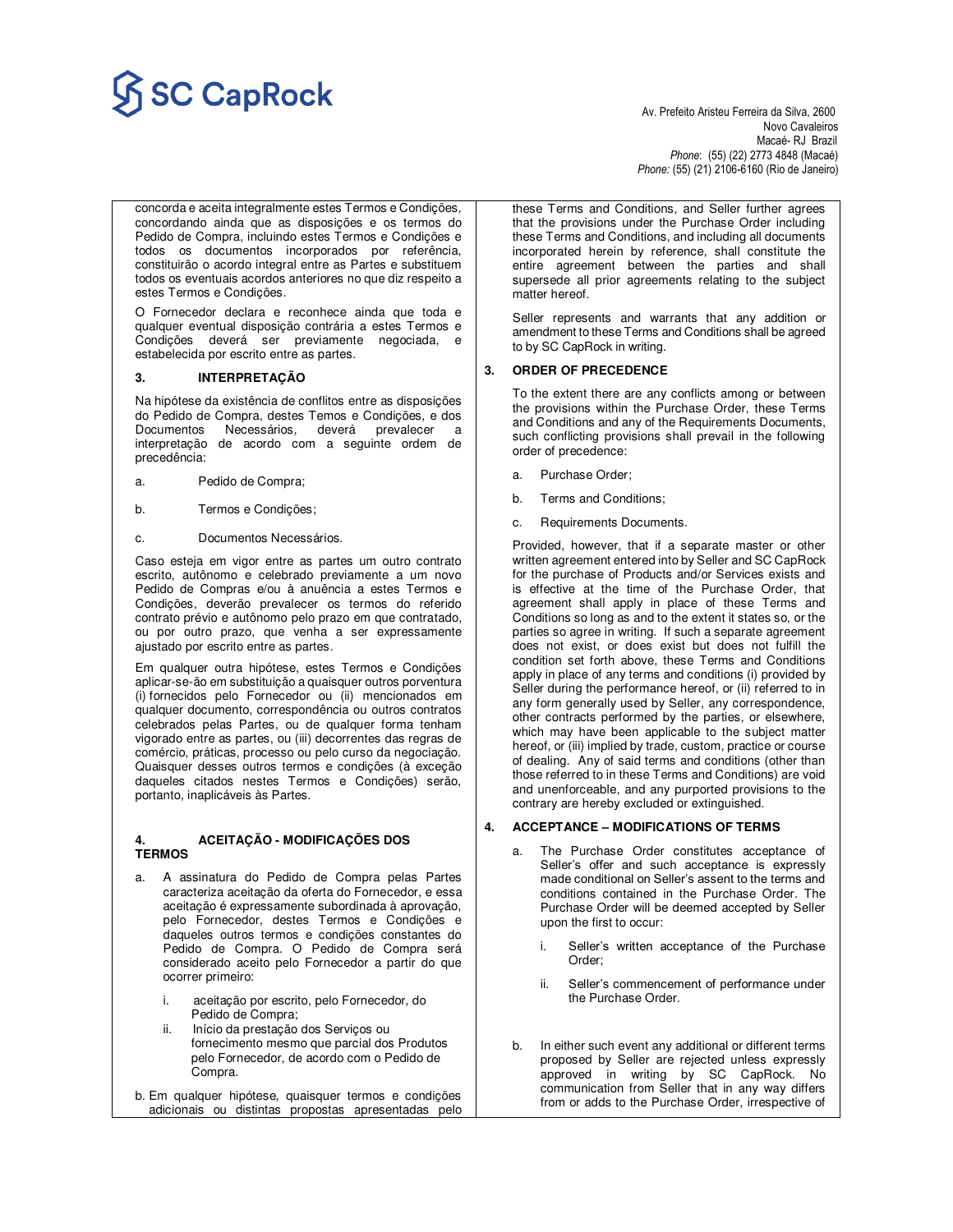# **Av. Prefeito Aristeu Ferreira da Silva, 2600**<br>Av. Prefeito Aristeu Ferreira da Silva, 2600

 Novo Cavaleiros Macaé- RJ Brazil *Phone*: (55) (22) 2773 4848 (Macaé) *Phone:* (55) (21) 2106-6160 (Rio de Janeiro)

Fornecedor, não serão consideradas válidas ou aplicáveis, a menos que expressamente aceitas por escrito pela SC CapRock. Nenhuma comunicação do Fornecedor que de alguma forma modifique os termos do Pedido de Compra será vinculativa à SC CapRock, mesmo que a SC CapRock não se manifeste em sentido contrário, a menos que tais termos sejam expressamente aceitos por escrito em documento que faça referência expressa ao Pedido de Compra a ser assinado entre a SC CapRock e o Fornecedor. SEM LIMITAÇÃO DO QUANTO ANTERIORMENTE ESTABELECIDO, A ACEITAÇÃO DOS PRODUTOS/SERVIÇOS PELA SC CAPROCK NÃO CONSTITUI ACEITAÇÃO DE QUAISQUER CONDIÇÕES DO FORNECEDOR. O PEDIDO DE COMPRA É LIMITADO AOS SEUS RESPECTIVOS TERMOS. A SC CAPROCK, DESTA FORMA, OPÕE-SE À INSERÇÃO DE QUAISQUER TERMOS OU CONDIÇÕES DIFERENTES OU ADICIONAIS POR PARTE FORNECEDOR NO RESPECTIVO PEDIDO DE COMPRA.

### **5. ALTERAÇÕES**

- a. A SC CapRock pode a qualquer momento, mediante notificação por escrito, fazer alterações no escopo geral do Pedido de Compra, incluindo, sem limitação, alterações de:
- (i) instruções de envio e embalagem para os Produtos;
- (ii) quantidade de Produtos ou Serviços encomendados;
- (iii) Documentos Necessários para os Produtos/Serviços;
- (iv) lugar de inspeção, entrega ou aceitação de

Produtos/Serviços.

- b. Se qualquer mudança acarretar variação no custo dos Produtos ou prestação dos Serviços, ou no tempo necessário para cumprimento das obrigações por parte do Fornecedor, um ajuste proporcional de preço e/ou cronograma de entrega do Pedido de Compra deverá ser negociado entre as Partes, e o Pedido de Compra deverá ser modificado em tal sentido por escrito. Qualquer reivindicação do Fornecedor quanto a quaisquer reajustes nos termos desta cláusula, deverá ser formulada no prazo de até 15 (quinze) dias a contar da data em que a alteração se verifique necessária, e tal reinvindicação deverá incluir o montante reivindicado e justificar os respectivos valores. Enquanto não solucionada a questão da reinvindicação de reajuste, o Fornecedor procederá de acordo com o determinado pela SC CapRock.
- c. O pessoal técnico e de engenharia da SC CapRock poderá auxiliar ou dar consultoria técnica mediante troca de informações com o pessoal indicado pelo Fornecedor, relativamente aos Produtos/Serviços a serem fornecidos de acordo com o Pedido de Compra. Essa troca de informações ou consultoria não autoriza o Fornecedor a alterar qualquer um dos termos e condições do Pedido de Compra, nem essa assistência ou consultoria técnica deve ser considerada como renúncia de todos os direitos reservados à SC CapRock por força dos presentes Termos e Condições, de lei ou do Pedido de Compra. Salvo disposição em contrário no

whether or not SC CapRock seasonably objects thereto, will be binding upon SC CapRock unless such different or additional terms are incorporated into a writing signed by both SC CapRock and Seller, making express reference to the Purchase Order. WITHOUT LIMITING THE FOREGOING, SC CAPROCK's ACCEPTANCE OF<br>PRODUCTS/SERVICES SHALL NOT PRODUCTS/SERVICES CONSTITUTE ACCEPTANCE OF SELLER'S TERMS. SC CAPROCK HEREBY OBJECTS TO THE INCLUSION OF ANY DIFFERENT OR ADDITIONAL TERMS OR CONDITIONS BY SELLER IN ACCEPTANCE OF THE PURCHASE ORDER.

### **5. CHANGES**

- a. SC CapRock may at any time, by written notice, make changes within the general scope of the Purchase Order, including without limitation, changes to:
- (i) the shipping and packing instructions for the

Products;

- (ii) the quantity of Products or Services ordered;
- (iii) Requirements Documents for the

Products/Services;

(iv) the place of inspection, delivery or acceptance for

the Products/Services.

- b. If any change causes a variation in the cost of performance or the time required for performance, an equitable adjustment in the Purchase Order price and/or delivery schedule shall be negotiated promptly and the Purchase Order shall be modified in writing accordingly. Any claim by Seller for adjustment under this Clause must be asserted within fifteen (15) Days from the date the change is ordered and must include the amount claimed and support cost figures. Pending such adjustment, Seller will proceed in accordance with such change notice or order. Pending the resolution of Seller's proposal or any claim for equitable adjustment, Seller will proceed in accordance with the direction of the SC CapRock.
- c. SC CapRock engineering and technical personnel may assist or give technical advice in an exchange of information with Seller's personnel concerning the Products/Services to be furnished under the Purchase Order. Such exchange of information or advice shall not authorize Seller to change any of the terms, conditions, or provisions of the Purchase Order, nor shall such assistance or technical advice operate as a waiver or relinquishment of any rights reserved to SC CapRock hereunder or at law. Except as otherwise provided in the Purchase Order,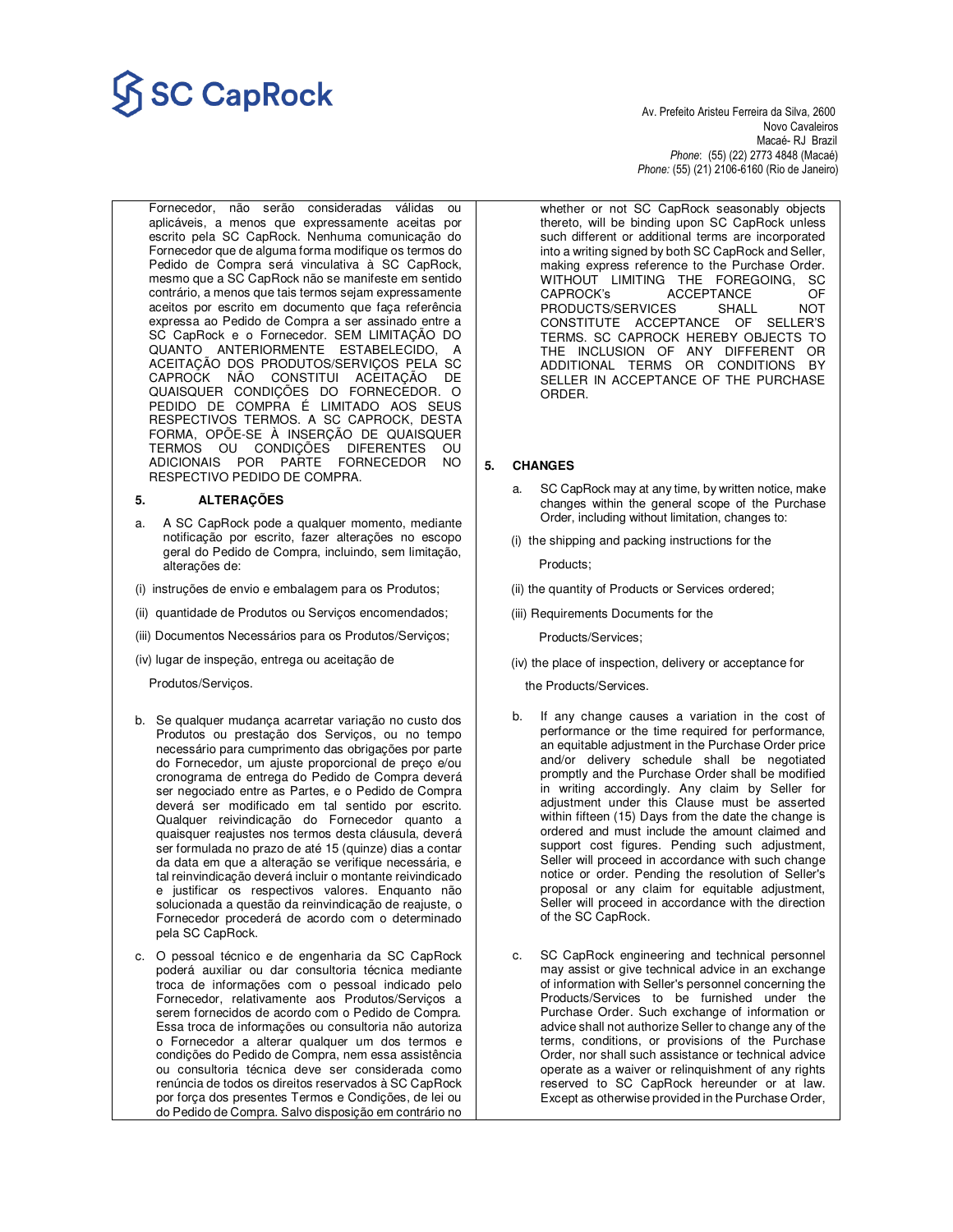# SC CapRock<br>Av. Prefeito Aristeu Ferreira da Silva, 2600

 Novo Cavaleiros Macaé- RJ Brazil *Phone*: (55) (22) 2773 4848 (Macaé) *Phone:* (55) (21) 2106-6160 (Rio de Janeiro)

Pedido de Compra, nenhuma alteração deve ser feita a menos que tal alteração seja autorizada por escrito pela SC CapRock e estabelecida formal e expressamente por meio de um Pedido de Compra devida e expressamente alterado por escrito.

### **6. SEGURO**

a. **Tipos de seguros:** Durante o prazo do Pedido de Compra, as obrigações do Fornecedor estabelecidas no Pedido de Compra devem ser seguradas por apólices de seguro adequadas e aceitáveis pela SC CapRock, incluindo pelo menos o seguinte, salvo se especificado de outra forma pela SC CapRock por escrito:

seguro de pagamento da remuneração devida aos funcionários do Fornecedor em conformidade com exigências legais locais;

(ii) seguro de responsabilidade civil do Fornecedor, na qualidade de empregador, com limites de pelo menos US\$ 1.000.000 para cada ocorrência;

(iii) conforme aplicável, seguro veicular se o uso de veículos motorizados for exigido, com limites pelo menos de US\$ 1.000.000, que incluem seguro a danos corporais e os danos materiais, para cada ocorrência;

(iv) seguro comercial geral/responsabilidade de produtos, incluindo, sem limitação, limites a respeito de lesões corporais e/ou danos materiais de pelo menos US\$ 2.000.000 por ocorrência; e

(v) Seguro de responsabilidade civil complementar, com limites de cinco milhões de dólares (US\$ 5.000.000). Se o Pedido de Compra exigir que o Fornecedor ingresse nas instalações da SC CapRock e execute a instalação de software e/ou hardware de uma rede da SC CapRock, o Fornecedor também deverá adquirir e manter a cobertura adicional seguinte: responsabilidade do profissional (erros e omissões) com limites de um milhão de dólares (US\$ 1.000.000).

Tais apólices devem ser subscritas pelo Fornecedor, às suas custas, com uma companhia de seguros respeitável e reconhecida, salvo se nenhuma dessas empresas estiver disponível no mercado local. Todos os seguros comerciais e seguros veiculares devem designar a SC CapRock, suas afiliadas e seus diretores, gerentes e empregados (todos referidos como "SC CapRock") como segurado adicional. Esse seguro deve ser principal e não contributivo, e suficiente para que ocorra o pagamento do prêmio antes de qualquer outro seguro ou auto-seguro disponível. As apólices que evidenciam o seguro devem conter uma menção no sentido de que nenhum cancelamento ou nenhuma modificação que afetem adversamente o interesse de SC CapRock, estejam em vigor durante o período de sua validade, nos termos da lei aplicável à espécie, ou no mínimo durante o prazo de 30 (trinta) dias após o segurador ou o Fornecedor derem um aviso por escrito a SC CapRock em tal sentido, prevalecendo o quanto aqui disposto pelo período que for mais longo. Qualquer outra cobertura disponível para a SC CapRock deve aplicar-se em uma base adicional. O Fornecedor concorda que nem ele, nem seus seguradores e/ou qualquer outra pessoa, terá direito de sub-rogação contra

no changes shall be made unless such change is authorized in writing by SC CapRock and referenced in a revised Purchase Order.

### **6. INSURANCE**

- a. **Types of Insurance**: During the term of the Purchase Order, Seller's obligations set forth in the Purchase Order shall be supported by appropriate insurance policies acceptable to SC CapRock, including at least the following: unless otherwise specified by SC CapRock in writing,:
	- (i) workers' compensation insurance in compliance with local statutory requirements;
	- (ii) employer's liability insurance with limits of at least US\$1,000,000 for each occurrence;
	- (iii) as applicable, automobile liability insurance if the use of motor vehicles is required hereunder, with limits of at least US\$1,000,000 combined single limit for bodily injury and property damage per occurrence;
	- (iv) Commercial General /Product Liability insurance, including, without limitation, with limits in respect of bodily injury and/or property damage of not less than US\$2,000,000 per occurrence; and
	- (v) Excess Liability insurance with limits of five million dollars (\$5,000,000). If the Purchase Order requires Seller to enter SC CapRock's premises and perform software and/or hardware installation on a SC CapRock network, Seller will also purchase and maintain the following additional coverage: Professional Liability (Errors and Omissions) with limits of one million dollars (\$1,000,000).

Said policies shall be taken out by Seller at its cost, with a reputable, admitted insurance company unless no such company is available in the local market. All CGL and automobile liability insurance shall designate SC CapRock, its affiliates, and its directors, officers, and employees (all referred to as "SC CapRock") as additional insured. All such insurance must be primary and non-contributory and required to respond and pay prior to any other insurance or self-insurance available. The policies evidencing required insurance shall contain an endorsement to the effect that any cancellation or any material change adversely affecting the interest of SC CapRock shall not be effective for such period as the laws where the Purchase Order is to be performed prescribe or until thirty (30) days after the insurer or Seller gives written notice to SC CapRock, whichever period is longer. Any other coverage available to SC CapRock shall apply on an excess basis. Seller agrees that Seller, Seller's insurer(s) and anyone claiming by, through, under or on Seller's behalf shall have no claim, right of action or right of subrogation against SC CapRock to the extent of liabilities assumed by Seller hereunder.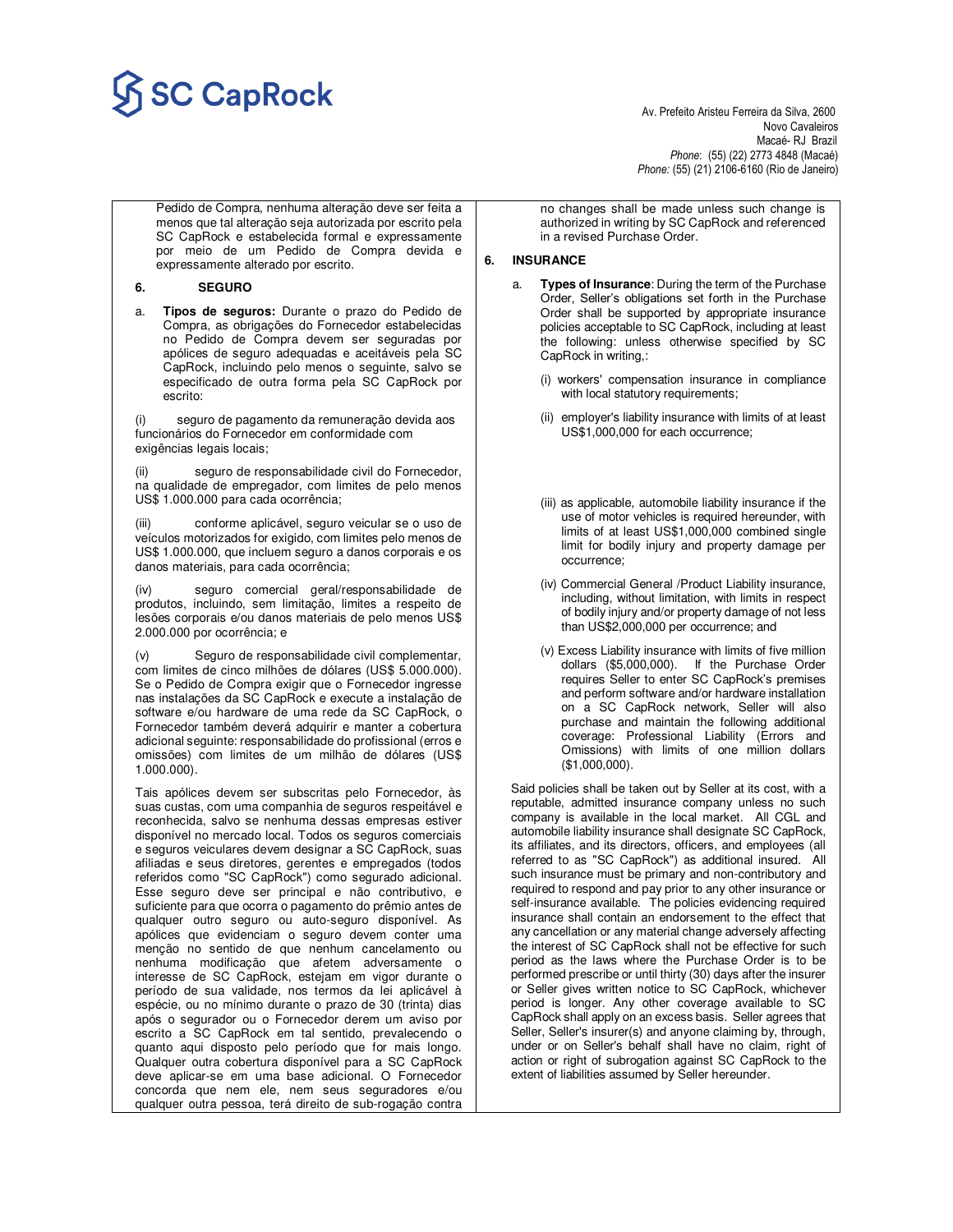# $\overline{\text{SC} \text{CapRock}}$

Novo Cavaleiros<br>Macaé- RJ Brazil Macaé- RJ Brazil *Phone*: (55) (22) 2773 4848 (Macaé) *Phone:* (55) (21) 2106-6160 (Rio de Janeiro)

SC CapRock com relação às obrigações aqui assumidas pelo Fornecedor.

- b. **Materiais, ferramentas e equipamentos da SC CapRock:** o Fornecedor deverá manter, às suas expensas, todos os materiais e todas as ferramentas e equipamentos de propriedade da SC CapRock, sobre os quais a SC CapRock tenha qualquer interesse, devidamente segurados por seu justo valor de mercado contra riscos de perdas ou danos por incêndio ou outro acidente, a partir do momento em que o Fornecedor receber tais ferramentas, equipamentos etc., e durante todo tempo em que estes permaneçam na posse do Fornecedor
- c. **Indenização:** a obrigação do Fornecedor de obter o seguro especificado nessa cláusula não implica renúncia ou liberação das responsabilidades ou deveres do Fornecedor de indenizar à SC CapRock, de acordo com o Pedido de Compra.

### **7. INDENIZAÇÃO**

- a. **Geral:** o Fornecedor reconhece que, como um fornecedor independente, está provendo Produtos/Serviços à SC CapRock, os quais podem estar sujeitos a certas leis e regulamentos específicos. O Fornecedor, por isso, concorda em indenizar e isentar de responsabilidade a SC CapRock e os clientes da SC CapRock e seus respectivos diretores, dirigentes, agentes e empregados, contra todas as reivindicações, danos, perdas, causas de pedir, responsabilidades e despesas de qualquer tipo ou natureza, incluindo, sem limitação, os custos de defesa e honorários advocatícios decorrentes de, ou que digam respeito ao não cumprimento, por parte do Fornecedor, quanto a todas as leis e regulamentos aplicáveis no cumprimento das obrigações do Fornecedor nos termos do Pedido de Compra. O Fornecedor também concorda em indenizar e isentar de responsabilidade a SC CapRock e os clientes da SC CapRock e seus respectivos diretores, dirigentes, agentes e empregados, contra todas as reivindicações, danos, perdas, causas de ação, responsabilidades e despesas de qualquer tipo ou natureza, incluindo, sem limitação, os custos de defesa e honorários advocatícios, decorrentes da falha de cumprimento do Fornecedor quanto às obrigações previstas no Pedido de Compra. O Fornecedor concorda, além de quaisquer outras obrigações de indenização previstas no Pedido de Compra, em assumir inteira responsabilidade e obrigação por todo e qualquer dano ou prejuízo de qualquer tipo ou natureza, a qualquer pessoa e a todos os bens, que tenham sido causados em razão dos Serviços ou Produtos fornecidos pelo Fornecedor, seus agentes ou empregados, desde que qualquer dano ou prejuízo não tenha sido causado exclusivamente por negligência dos agentes, funcionários ou empregados da SC CapRock. O Fornecedor também contratará um seguro adequado conforme previsto na Cláusula 6 para cobrir todos os riscos e proteger a SC CapRock nos termos do disposto nessa Cláusula.
- b. **Violação:** o Fornecedor deve indenizar, defender e isentar a SC CapRock e seus clientes, diretores,
- b. **SC CapRock Materials, Tools, and Equipment**: Seller shall keep, at Seller's sole expense, all SC CapRock materials and all tools and equipment, special or otherwise, in which SC CapRock has any interest, insured against risk of loss or damage by fire or other unavoidable casualty for their fair market value at the time of receipt by Seller and during such time as they remain in Seller's possession.
- c. **No Effect on Indemnification:** Seller's obligation to obtain the insurance specified in this Clause does not waive or release Seller's liabilities or duties to indemnify under the Purchase Order.

### **7. INDEMNIFICATION**

General: Seller acknowledges that, as an independent contractor, it is furnishing Products/Services to SC CapRock that may be subject to certain laws and regulations. Seller therefore agrees to indemnify and hold harmless SC CapRock and SC CapRock's customers and their respective directors, officers, agents, and employees, against all claims, damages, losses, causes of action, liabilities and expenses of any kind or nature, including without limitation, defense costs and attorneys' fees, which arise out of or relate to Seller's failure to comply with all applicable laws and regulations in the performance of Seller's obligations under the Purchase Order. Seller also agrees to indemnify and hold harmless SC CapRock and SC CapRock's customers and their respective directors, officers, agents, and employees, against all claims, damages, losses, causes of action, liabilities and expenses of any kind or nature, including without limitation, defense costs and attorneys' fees, which arise out of or relate to Seller's failure to comply with the provisions of the Purchase Order. If the Purchase Order involves performance by Seller on the premises of SC CapRock, Seller agrees, in addition to any other indemnification obligations in the Purchase Order to assume entire responsibility and liability for any and all damage or injury of any kind or nature whatever to persons, whether employees of Seller or otherwise, and to all property, caused by, resulting from, or arising out of Seller's performance or that of its agents or employees; provided, however, that any such damage or injury shall not have been caused solely by the negligence of the agents, servants, or employees of SC CapRock. Seller also shall carry adequate insurance as provided in Section 6 to cover all such risks and to protect SC CapRock pursuant to this Section.

b. **Infringement:** Seller shall indemnify, defend, and hold harmless, SC CapRock and SC CapRock'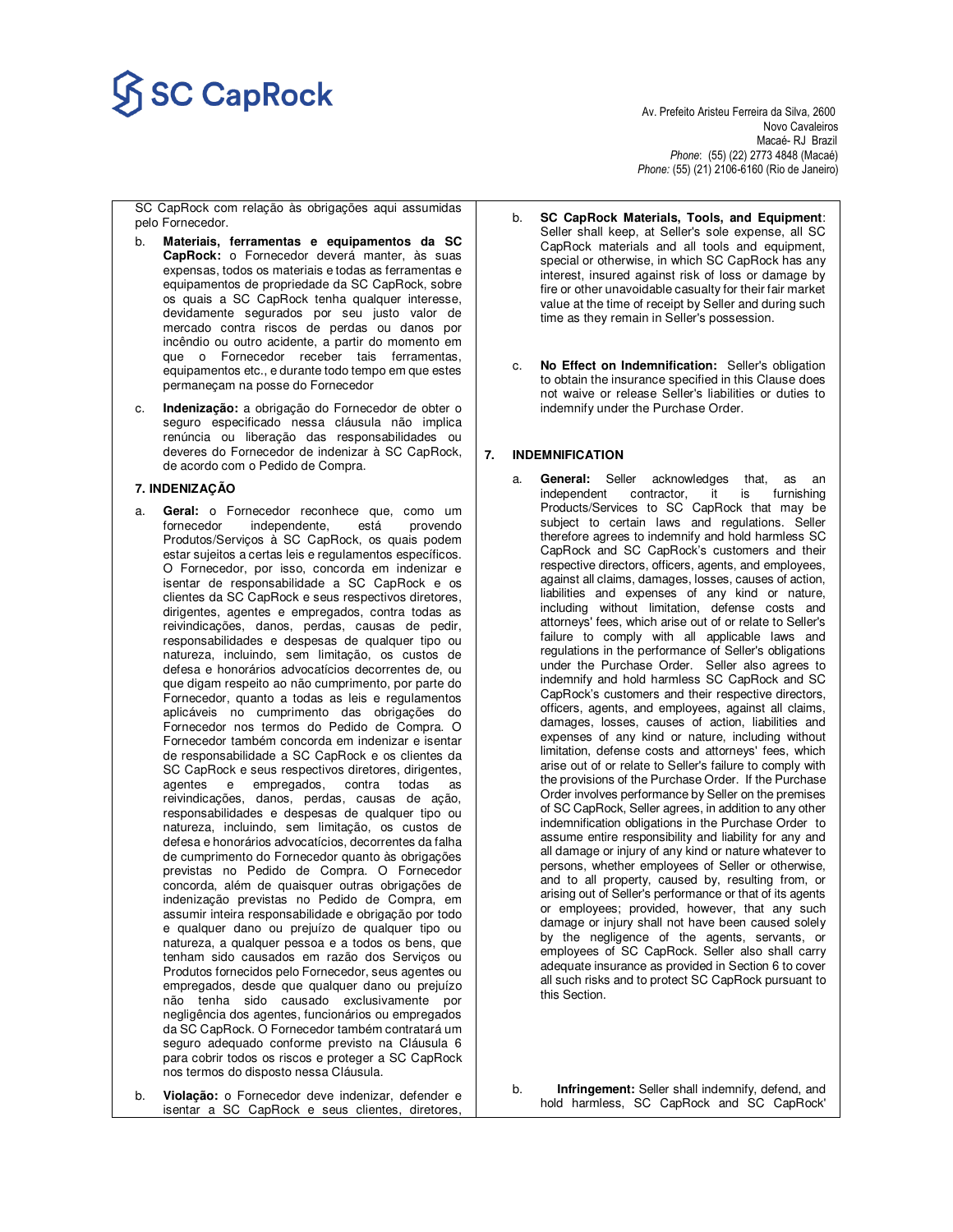# $\overline{\text{SC} \text{CapRock}}$

Novo Cavaleiros<br>Macaé- RJ Brazil Macaé- RJ Brazil *Phone*: (55) (22) 2773 4848 (Macaé) *Phone:* (55) (21) 2106-6160 (Rio de Janeiro)

dirigentes, agentes e empregados da eventual responsabilidade por perdas incluindo, sem limitação, incluindo-se os custos (i) de defesa e honorários advocatícios despendidos na defesa contra alegação de infração de qualquer patente, copyright, marca comercial, ou outra propriedade intelectual ou direito de propriedade decorrentes da prestação de Produtos/Serviços ou (ii) da utilização de tais Produtos/Serviços pela SC CapRock ou por solicitação desta. O Fornecedor deve, às suas próprias expensas, adquirir para a SC CapRock o direito de continuar usando os Produtos/Serviços violadores dos direitos aqui mencionados, substituir tais Produtos/Serviços violadores por Produtos/Serviços não-violadores, ou modificar os Produtos/Serviços de modo que os Produtos/Serviços tornem-se não-violadores dos direitos aqui mencionados. A indenização ora prevista não será aplicável caso a SC CapRock deixe de informar ao Fornecedor acerca do processo ou ação ou outros recursos por meio dos quais é alegada a violação dos mencionados direitos, impedindo ao Fornecedor a oportunidade que é conferida pelas leis, regras ou regulamentos aplicáveis de tomar parte da respectiva defesa.

c. **Multa:** O descumprimento de quaiquer obrigações previstas nestes Termos e Condições e no Pedido de Compra sujeitará o Fornecedor ao pagamento da multa de natureza não compensatória correspondente a 10% (dez por cento) do valor total do Pedido de Compra, sem prejuízo do pagamento de indenização suplementar, nos termos do parágrafo único do artigo 416 do Código Civil, na hipótese dos valores apurados a título de multa, não serem suficientes para compensar os danos causados à SC CapRock em decorrência do descumprimento pelo Fornecedor de quaisquer de suas obrigações contratuais.

# **8. INSPEÇÃO E ACEITAÇÃO**

- a. Todos os Produtos/Serviços solicitados de acordo com o Pedido de Compra poderão estar sujeitos à inspeção e testes a serem realizados pela SC CapRock. Mesmo que tenham sido realizados outros testes e inspeções prévios na fábrica do Fornecedor, todos os Produtos/Serviços estarão sujeitos à aceitação final nas dependências da SC CapRock ou em qualquer outro local designado pela SC CapRock. O Fornecedor deverá arcar com o custo de todos os itens, peças ou materiais da SC CapRock que possam ser danificados em razão da sua utilização inadequada por parte do Fornecedor. A aceitação de quaisquer Produtos ou Serviços não altera ou afeta as garantias prestadas pelo Fornecedor.
- b. O Fornecedor garante que os Produtos/Serviços entregues no cumprimento do Pedido de Compra serão de boa qualidade, material e acabamento e isentos de defeitos, bem como garante que os Produtos/Serviços serão entregues de forma perfeita e de acordo com os mais altos padrões da indústria. Produtos/Serviços rejeitados podem, de acordo com opção da SC CapRock, ser devolvidos ao Fornecedor às custas e riscos por parte do Fornecedor, ou poderão

customers and their respective officers, directors, agents, and employees against liability and losses including, without limitation, defense costs and attorneys' fees, for any allegation of or suit or action for infringement of any patent, copyright, trademark, or other intellectual property or proprietary right arising out of the provision of Products/Services under the Purchase Order or out of the use or disposal of such Products/Services by or for the account of SC CapRock. Seller shall at its own expense either procure for SC CapRock, the right to continue using the alleged infringing Products/Services, replace the infringing Products/Services with non-infringing Products/Services, or modify the Products/Services so that the Products/Services become non-infringing. The foregoing indemnity shall not apply unless SC CapRock informs Seller of the suit or action or other proceeding alleging infringement and gives Seller the opportunity as is afforded by applicable laws, rules, or regulations, to participate in the defense thereof.

Liquidated damages: in case of infringement of any obligation under this Terms and Conditions or the Purchase Order terms the Seller shall pay liquidate damages of 10% of the Purchase Order total value, without prejudice of the payment of additional indemnification in accordance with Brazilian civil code article 416, in case the liquidate damages value do not cover and/or compensate the damages suffered by SC CapRock.

# **8. INSPECTION AND ACCEPTANCE**

- a. All Products/Services ordered under the Purchase Order may be subject to inspection and test at the Seller's facility by SC CapRock at SC CapRock's discretion. Notwithstanding prior test and inspection at Seller's plant, all articles will be subject to final acceptance at SC CapRock facility or any other location designated by SC CapRock. Seller shall pay the cost of all SC CapRock articles, parts or materials which may be damaged by any improper workmanship on the part of Seller. Acceptance of any Products or Services shall not alter or affect the warranties of Seller.
- b. Seller warrants that the supplies delivered in performance of the Purchase Order will be of good quality, material, and workmanship, merchantable and free of defects and that the Products/Services provided hereunder will be performed in a workmanlike manner and to the highest standards of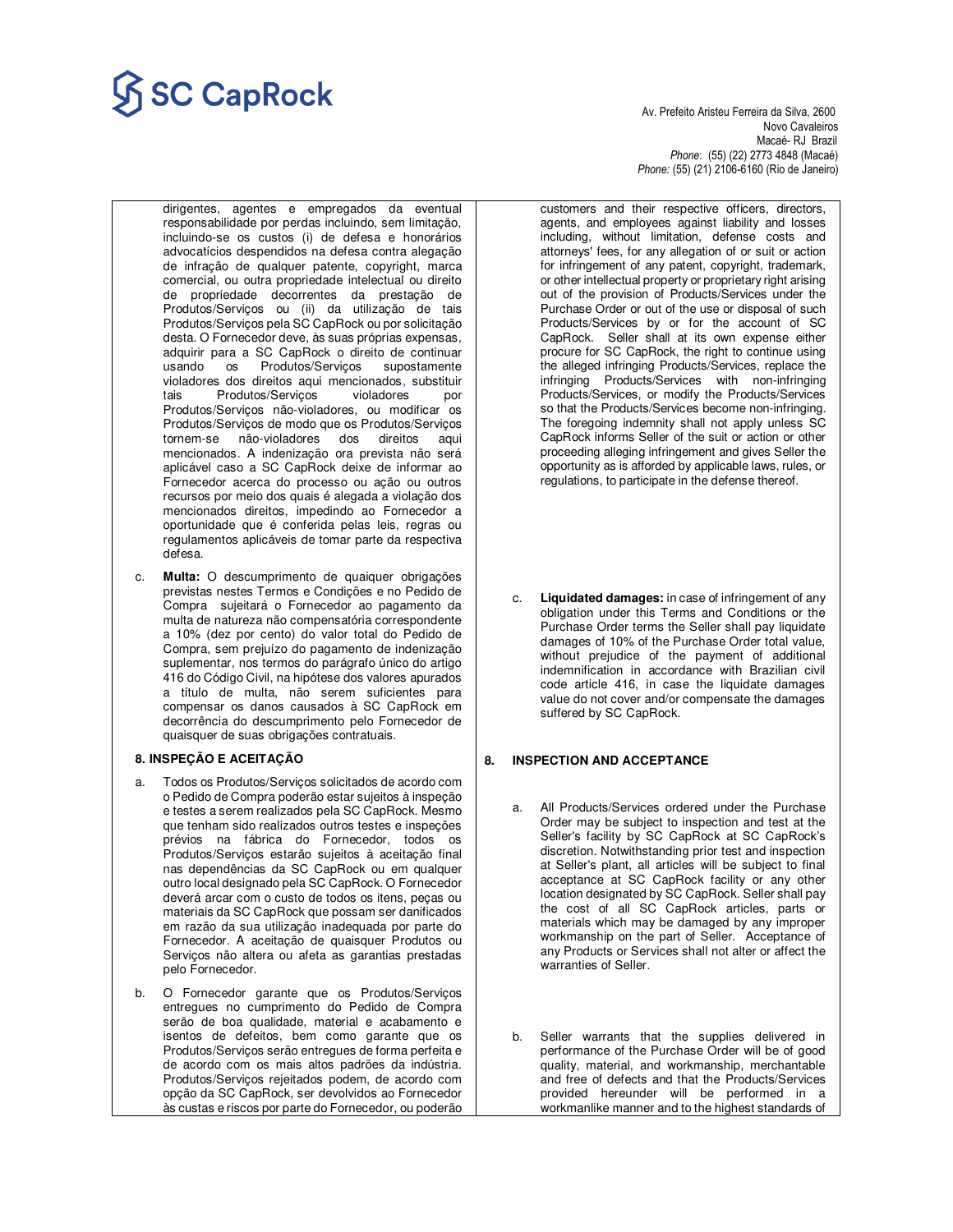# $\overline{\text{SC} \text{CapRock}}$  Av. Prefeito Aristeu Ferreira da Silva, 2600

 Novo Cavaleiros Macaé- RJ Brazil *Phone*: (55) (22) 2773 4848 (Macaé) *Phone:* (55) (21) 2106-6160 (Rio de Janeiro)

- ser aceitos pela SC CapRock com um ajuste equitativo no preço. Após a eventual rejeição, o Fornecedor deverá reembolsar imediatamente os pagamentos anteriores ou emitir um documento relativo ao crédito para os itens rejeitados. Os itens rejeitados não serão submetidos novamente à aceitação sem que haja um aviso prévio em tal sentido.
- c. Se, depois de pedido por escrito da SC CapRock, o Fornecedor não substituir ou corrigir prontamente qualquer item rejeitado, a SC CapRock (1) pode substituir ou corrigir tal item e cobrar do Fornecedor o custo em que incorrer, ou (2) pode, sem aviso prévio, rescindir o Pedido de Compra por inadimplência do Fornecedor, em conformidade com a Cláusula 12 intitulada "Rescisão por inadimplência". As eventuais correções anteriormente implementadas pelo Fornecedor não impedem ou prejudicam o livre exercício de qualquer outro direito ou recurso que a SC CapRock possa ter com base lei, no Pedido de Compra ou nestes Termos e Condições.
- d. A SC CapRock reserva-se no direito de cobrar do Fornecedor quaisquer custos adicionais incorridos em razão da inspeção ou testes, caso os itens não estejam prontos para inspeção ou testes pelo Fornecedor, ou quando uma nova inspeção ou novo teste se façam necessários em razão de rejeição prévia por parte da SC CapRock.
- A responsabilidade por riscos de perda ou dano dos Produtos/Serviços são do Fornecedor até a aceitação final da SC CapRock, exceto por perdas ou danos resultantes de negligência comprovada da SC CapRock.]

### **9. ENTREGAS E COMPROMISSOS ANTECIPADOS**

a. **Atrasos:** O tempo é essencial para a execução do Pedido de Compra. O Fornecedor compreende que a SC CapRock depende da pronta entrega e desempenho de acordo com o especificado pela SC CapRock, para que possa cumprir com obrigações contratuais assumidas perante terceiros. Dessa forma, caso a entrega/execução dos Produtos/Serviços não seja feita nas quantidades e no tempo e no modo contratados, a SC CapRock tem o direito, além de seus outros medidas e recursos de acordo com o Pedido de Compra, com estes Termos e Condições, e com a lei, de adotar uma ou mais das seguintes ações: (1) solicitar, de terceiros ou do próprio Fornecedor, a entrega emergencial dos Produtos e Serviços, devendo o Fornecedor suportar todos os custos eventualmente acrescidos, incluindo-se, dentre outros, encargos adicionais de transporte "expresso" e risco de perda; (2) solicitar de terceiros ou do próprio Fornecedor, a prestação urgente dos Serviços, devendo o Fornecedor suportar todos os custos de trabalho adicionais e outros custos de urgência; (3) pagar pelos Produtos e/ou Serviços em prazo adicional e igual ao do atraso da referida entrega ou execução, sem que incorra a SC CapRock em atraso ou multas; ou (4) rescindir o Pedido de Compra por não cumprimento dos seus termos, com base na cláusula intitulada "Rescisão por inadimplência". O

the industry. Rejected Products/Services may, at SC CapRock's option, be returned to Seller at Seller's expense for outbound and inbound shipments with risk of loss or damage upon the Seller, or be accepted with an equitable adjustment in price. Upon rejection, Seller shall immediately refund previous payments or issue a credit memorandum for rejected items. Rejected items will not be resubmitted for acceptance without a concurrent notice of the prior rejection.

- If, after written request by SC CapRock, Seller fails to promptly replace or correct any rejected article, SC CapRock (1) may replace or correct such article, and charge to the Seller the cost incurred by SC CapRock thereby, or (2) may, without further notice, terminate the Purchase Order for default, in accordance with Clause 12, entitled "Termination for Default." The foregoing remedies shall in no way preclude or prejudice the exercise of any other right or remedy that SC CapRock may have at law or in equity.
- d. SC CapRock reserves the right to charge to the Seller any additional cost incurred by SC CapRock due to inspection or tests when the articles are not ready for inspection or tests per notification by Seller, or when re-inspection or retest is necessitated by prior SC CapRock rejection of unacceptable articles, or upon delivery of Products/Services to SC CapRock.
- e. The Seller shall be responsible for risk of loss and damage to Products/Services to be delivered by Seller hereunder until final acceptance by SC CapRock, except for loss or damage arising from gross negligence of SC CapRock.

### **9. DELIVERY AND ADVANCE COMMITMENTS**

**Delays**: Time is of the essence under the Purchase Order. Seller acknowledges that SC CapRock depends on prompt delivery and performance by Seller at the time specified by SC CapRock in order to comply with SC CapRock's contractual obligations to third parties. Because time is of the essence, if delivery or performance of the Products/Services is not made in the quantities and at the time and manner specified, SC CapRock shall have the right without liability, and in addition to its other rights and remedies under the Purchase Order and the law, to take one or more of the following actions: (1) direct expedited delivery of Products/Services for which Seller shall bear all increased costs, including but not limited to, increased premium transportation charges and risk of loss; (2) direct acceleration of the work for which Seller shall bear all premium labor costs and other acceleration costs; (3) delay payment for a period of time equal to the lateness of such delivery or performance; or (4) terminate the Purchase Order for default in accordance with the clause entitled "Termination for Default". Seller shall, in the event of a delay or threat of delay, due to any cause, in the production, delivery, or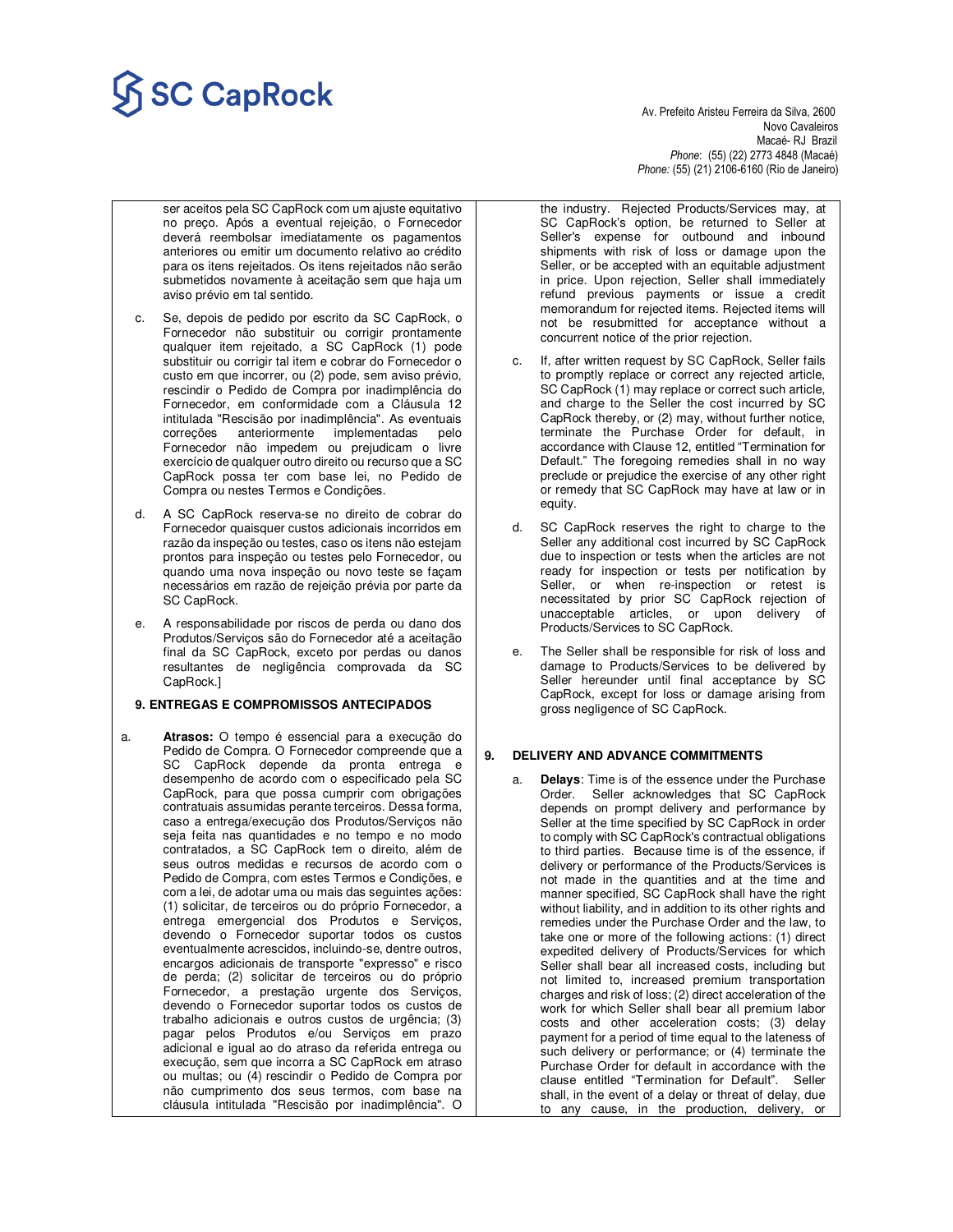# $\overline{\text{SC} \text{CapRock}}$

 Novo Cavaleiros Macaé- RJ Brazil *Phone*: (55) (22) 2773 4848 (Macaé) *Phone:* (55) (21) 2106-6160 (Rio de Janeiro)

Fornecedor deverá, em caso de atraso ou ameaça de atraso por qualquer motivo, notificar imediatamente por escrito à SC CapRock sobre o atraso. O aviso do Fornecedor deve incluir todas as informações relevantes relacionadas com tal atraso ou ameaça de atraso.

 O Fornecedor deve ser responsabilizado por quaisquer danos resultantes de falha em proceder à entrega ou execução dentro do prazo previsto no Pedido de Compra ou em quaisquer outras instruções escritas apresentadas pela SC CapRock, exceto na hipótese de tal atraso decorrer de causas fora do controle razoável do Fornecedor e o Fornecedor notificar a SC CapRock conforme previsto nesta Cláusula.

- b. **Entregas antecipadas**: a SC CapRock pode, a seu critério, aceitar Produtos/Serviços recebidos antes do prazo de entrega, ou devolvê-los ao Fornecedor por conta e risco do Fornecedor. Se aceitos, o tempo para pagamento e desconto deve basear-se nas datas de entrega agendadas no Pedido de Compra. O Fornecedor deve estabelecer todos os pedidos e agendar as entregas de materiais e peças necessárias para a sua execução de acordo com o Pedido de Compra, em períodos que permitirão ao Fornecedor atender, mas não antecipar excessivamente, o calendário das entregas estabelecido no Pedido de Compra
- c. **Compromissos antecipados**: no caso de rescisão ou de alterações no Pedido de Compra, a SC CapRock não será responsável por nenhum encargo ou custo decorrentes da aquisição antecipada dos materiais e peças necessárias ao fornecimento dos Produtos/Serviços que tenham sido objeto de entregas antecipadas, a menos que a SC CapRock tenha dado seu consentimento prévio por escrito autorizando esses compromissos antecipados por parte do Fornecedor.
- d. **Remessa e Entrega**: a menos que especificado de outro modo no Pedido de Compra, todos os produtos fornecidos pelo Fornecedor para a SC CapRock devem ser devidamente embalados de acordo com as instruções de envio acordadas pelas Partes. Salvo claramente expresso de outra maneira no Pedido de Compra, a entrega de produtos para destinos (i) dentro do Brasil, será feita FOB (free on board), nomeado o local de destino, conforme definido no UCC (Uniform Commercial Code) e (ii) fora do Brasil, será feita DDP - "Delivered Duty Paid" (entregue com direitos pagos) de acordo com os Incoterms ou com termo de entrega equivalente nos termos da lei aplicável, de acordo com o local de destino nomeado, mas o pagamento será feito nos termos da cláusula 10 destes Termos e Condições. Se não indicado de outro modo no Pedido de Compra, o endereço de entrega deve ser uma das instalações da SC CapRock, reservado o direito de a SC CapRock escolher os meios de transporte e transportador para a remessa dos Produtos, não obstante qualquer disposição em contrário no Pedido de Compra.

performance of work, including actual or potential labor disputes, contemplated by the Purchase Order, immediately notify SC CapRock in writing of the delay. Seller's notice shall include all relevant information with respect to such delay or threatened delay.

Seller shall be liable for any damages resulting from failure to make delivery or performance within the time called for by this Purchase Order or by any written instructions of SC CapRock, except where such delay in delivery or performance was due to causes beyond the reasonable control of Seller and Seller notifies SC CapRock as required by this Clause.

- b. **Advanced Shipments:** SC CapRock may, at its option, either retain Products/Services received in advance of the delivery schedule or return them to Seller at Seller's risk and expense. If retained, time for payment and discount shall be based on scheduled delivery dates. Seller shall place all orders for and schedule deliveries of materials and parts necessary for its performance under the Purchase Order at such times as will enable Seller to meet, but not unreasonably anticipate, the schedule of deliveries set forth in the Purchase Order.
- c. **Advanced Commitments**: In the event of termination of or changes to the Purchase Order, SC CapRock shall not be liable for any charges or costs arising out of commitments by Seller for the acquisition of materials and parts or for Products/Services delivered in advance of the time necessary to meet the delivery schedules hereunder, unless SC CapRock has given its prior written consent to such advance commitments.
- **d. Shipment; Delivery:** Unless otherwise specified in the Purchase Order, all Products supplied by Seller to SC CapRock shall be suitably packed for the type of shipment designated in the shipping instructions agreed by the parties. Unless otherwise expressly specified in the Purchase Order, the delivery of Products to destinations (i) inside the U.S., will be made FOB, named place of destination, as defined in the U.C.C., and (ii) outside the U.S., will be made DDP ("Delivered Duty Paid" under Incoterms or an equivalent delivery term under applicable law), the named place of destination, but payment will be made in accordance with Clause 10 hereof. (If not otherwise stated in the Purchase Order, the destination shall be a SC CapRock facility. reserves the right to select the means of transport and carrier for shipment of the Products, notwithstanding anything to the contrary in the remainder of the Purchase Order to the contrary.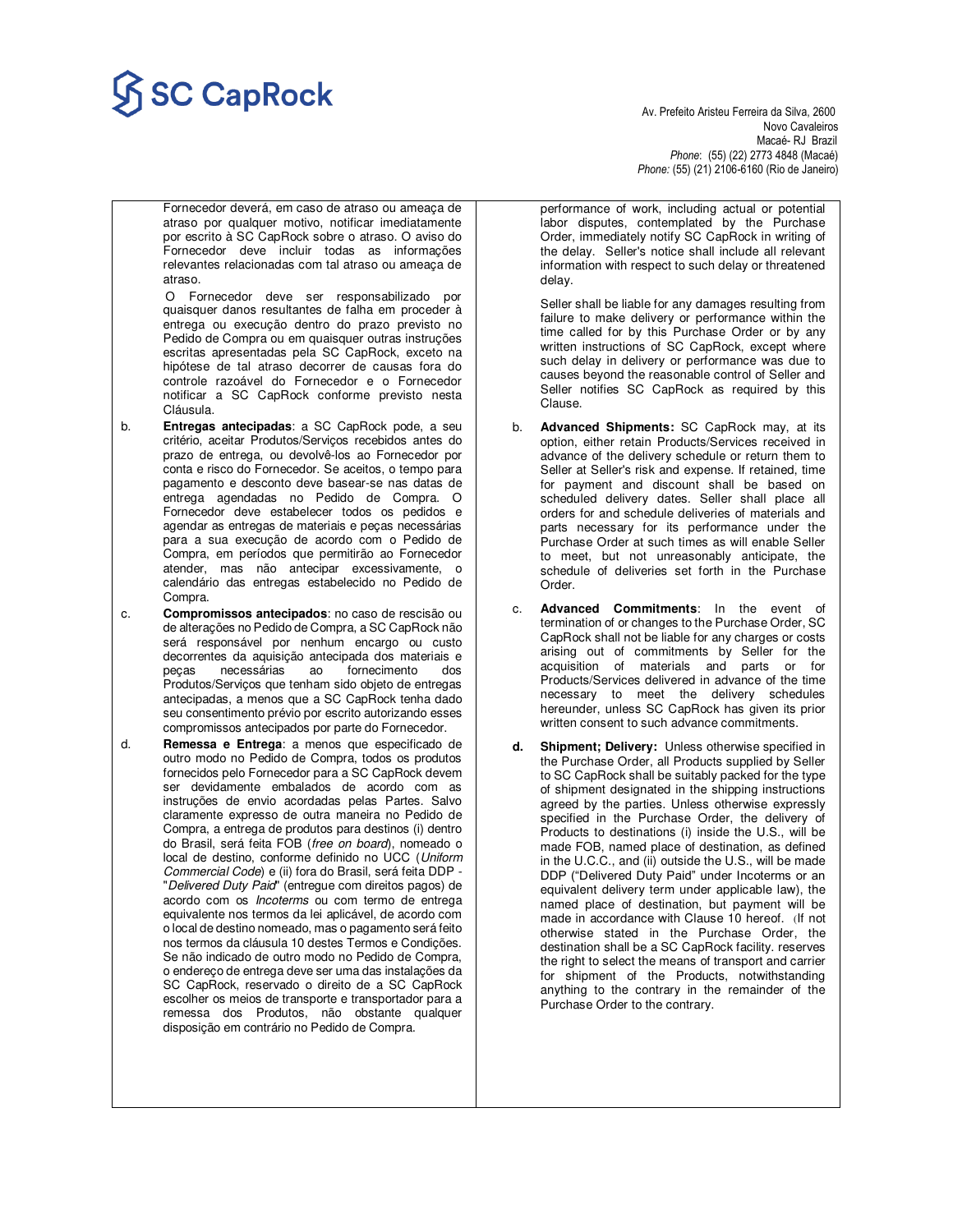# $\overline{\textbf{SC} \textbf{Cap} \textbf{Rock}}$

 Novo Cavaleiros Macaé- RJ Brazil *Phone*: (55) (22) 2773 4848 (Macaé) *Phone:* (55) (21) 2106-6160 (Rio de Janeiro)

#### **10. PAGAMENTO**

- a. As faturas deverão ser apresentadas em duas vias e devem conter pelo menos as seguintes informações: número do Pedido de Compra, número do item, descrição de artigos, tamanhos, quantidades, preços unitários e totais por extenso. As faturas apresentadas de acordo com esses Termos e Condições serão pagas dentro de noventa (90) dias após o recebimento das faturas e aceitação final dos itens entregues à SC CapRock. Qualquer ajuste nas faturas do Fornecedor devido às faltas, à entrega atrasada, às rejeições ou a outras falhas no cumprimento das exigências do Pedido de Compra, pode ser realizado pela SC CapRock antes do pagamento. Descontos para pagamento à vista serão efetivos a partir da data de recebimento da fatura. O pagamento não constitui aceitação final. O eventual pagamento final não será devido pela SC CapRock a menos que o Fornecedor tenha cumprido com todas suas obrigações, com a devida aceitação pela SC CapRock, devendo o Fornecedor apresentar documentação satisfatória à SC CapRock de que não há reclamações, obrigações, restrições ou ônus de qualquer natureza sobre os Produtos e/ou Serviços. O pagamento final constitui renúncia de quaisquer e todas as reivindicações passadas, presentes e futuras pelo Fornecedor relacionado com o Pedido de Compra.
- b. Eventuais valores agregados aos pagamentos e reembolsos, quando expressamente autorizados, devidos ao Fornecedor pela SC CapRock, não devem exceder o preço dos Produtos/Serviços no Pedido de Compra, e o Fornecedor não está autorizado a exceder nem a SC CapRock é obrigada a pagar ao Fornecedor qualquer montante superior ao preço dos Produtos/Serviços mencionados no Pedido de Compra.

#### **11. GARANTIA**

O Fornecedor garante à SC CapRock (e seus clientes) que todos os Produtos/Serviços entregues nos termos do Pedido de Compra são e serão como se segue:

- a. Serão certificados e homologados no país para o qual os Produtos serão vendidos ou utilizados, nos termos de todas as leis aplicáveis e conforme aplicável, à política de saúde, segurança e meio-ambiente da SC CapRock, cuja cópia está disponível mediante solicitação;
- b. Estarão em conformidade com os requisitos do Pedido de Compra e cumprirão todas as especificações, metas de serviço e calendários pertinentes que foram acordados pelas partes;
- c. Implicarão, no caso de Produtos vendidos, título de propriedade legal para a SC CapRock, livre de qualquer restrições, vínculo ou ônus;
- d. Serão de boa qualidade de acordo com padrões da indústria; serão comercializados, preparados e suficientes para a finalidade para a qual os Produtos se destinam e são novos (salvo estipulação em contrário pela SC CapRock);
- e. Todos os Produtos/Serviços (excluindo software) serão livres de defeitos de projeto, fabricação e materiais (incluindo qualquer dano devido à embalagem insatisfatória por parte do Fornecedor), pelo prazo que for maior: (i) por 18 (dezoito) meses a

#### **10. PAYMENT**

- **a.** Invoices shall be submitted in duplicate and shall contain at least the following information: Purchase Order number, item number, description of articles, sizes, quantities, unit prices and extended totals. Invoices submitted hereunder will be paid within ninety (90) days after receipt of invoices and final acceptance of delivered items by SC CapRock. Any adjustment in Seller's invoices due to shortages, late delivery, rejections or other failure to comply with the requirements of the Purchase Order may be made by SC CapRock before payment. Cash discounts will be taken from date of invoice receipt. Payment does not constitute final acceptance. Final payment will not be required unless the work is completed and accepted, and Seller has furnished evidence satisfactory to SC CapRock that there are no claims, obligations, or liens in connection with the Products. Final payment constitutes a waiver of any and all past, present and future claims by Seller related to the Purchase Order.
- b. The aggregate of the payments and reimbursements due the Seller by SC CapRock, when expressly authorized, shall not exceed the price for Products/Services in the Purchase Order and Seller is not authorized to exceed nor is SC CapRock obligated to pay Seller any amount exceeding the price of the Products/Services stated in the Purchase Order.

### **11. WARRANTY**

Seller warrants to SC CapRock (and its customers) that all Products/Services delivered under the Purchase Order are and will be as follows:

- Be certified (if applicable), homologated in the country where the Products are intended to be sold or used, and comply with all applicable laws, and as applicable SC CapRock's health, safety and environmental policy, a copy of which is available upon request;
- b. Be in conformance with the Purchase Order requirements, and will comply with all pertinent specifications, service goals and timetables that have been agreed by the parties.
- c. Convey, in the case of Products sold, good title to SC CapRock SC CapRock free from any security interest or other lien or encumbrance;
- d. Be of good quality, material, and workmanship in accordance with industry standards, is merchantable, and is fit and sufficient for the purpose for which the Products are intended (to the extent Seller knows or should have known such purpose), and are new (unless otherwise agreed by SC CapRock);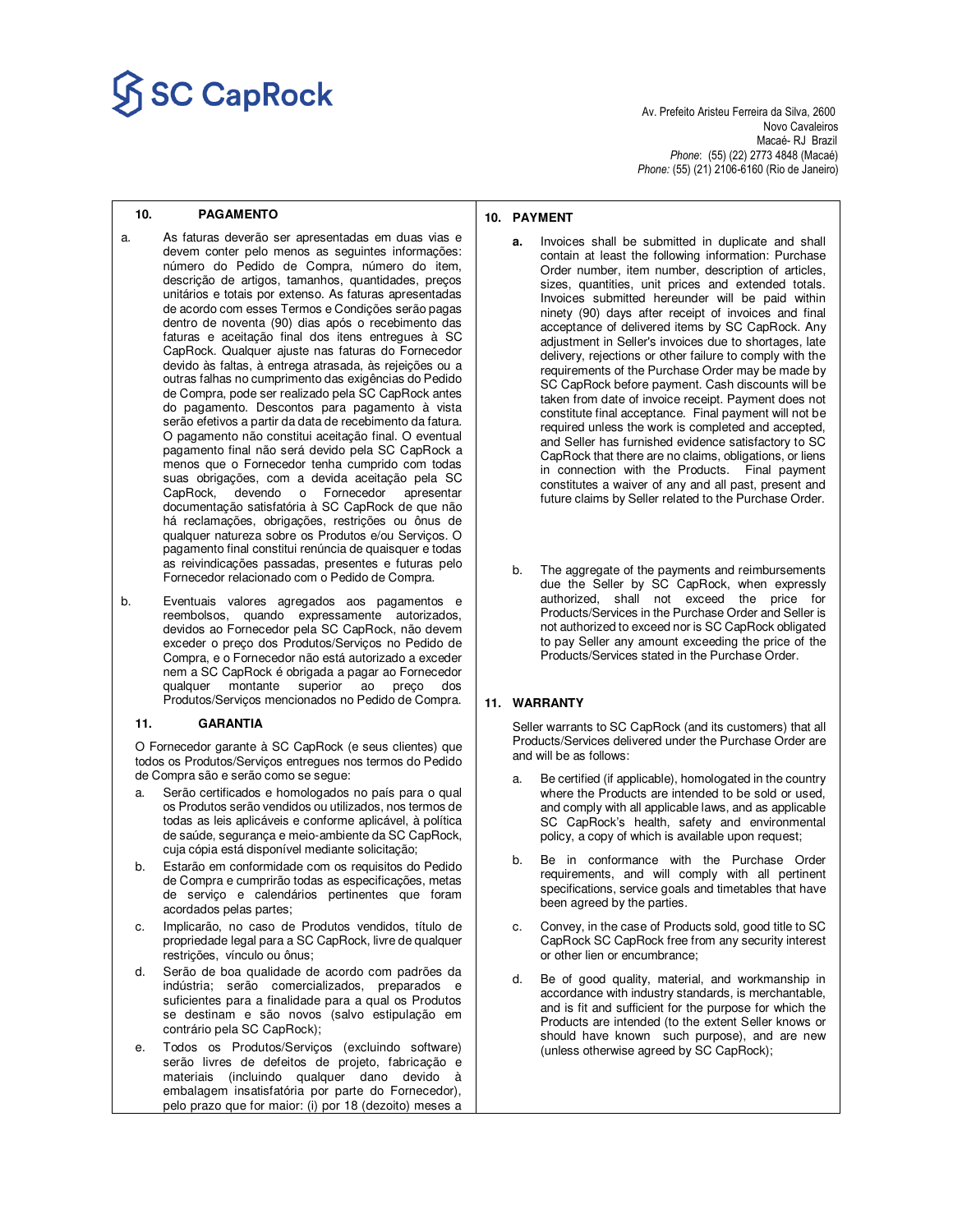# $\widetilde{\mathsf{SCGapRock}}$

Novo Cavaleiros<br>Macaé- RJ Brazil Macaé- RJ Brazil *Phone*: (55) (22) 2773 4848 (Macaé) *Phone:* (55) (21) 2106-6160 (Rio de Janeiro)

- contar da data de aceitação final pela SC CapRock ou (ii) pelo período de garantia do Fornecedor. Em qualquer hipótese o período de garantia para um Produtos/Serviços eventualmente reparado ou substituído se encerrará somente após (A) o fim do período da garantia original ou (B) cento e oitenta dias após o Produtos/Serviços reparado ou substituído ser devolvido ou restaurado para a SC CapRock, prevalecendo o prazo de garantia que findar por último;
- f. A liberação ou a aprovação da SC CapRock quanto aos dados ou desenhos não liberarão o Fornecedor de nenhuma garantia de acordo com estes Termos e Condições. Os itens corrigidos ou fornecidos em substituição também estarão sujeitos a todas as disposições dessa Cláusula na mesma medida que os itens inicialmente fornecidos. O Fornecedor, desse modo, concede todas as garantias eventualmente recebidas de terceiros à SC CapRock.
- g. Para software, o Fornecedor concede à SC CapRock um direito e licença para usar, reproduzir, sublicenciar e distribuir, de maneira não exclusiva, não-transferível, irrevogável, isenta de royalties,(incluindo programas no firmware) fornecido pelo Fornecedor em conexão com a distribuição e suporte de produtos/serviços da SC CapRock.
- e. For all Products/Services (excluding software), be free from defects in design, workmanship and materials (including any damage due to unsatisfactory packaging by the Seller) for the greater of: (i) 18 months from date of final acceptance by SC CapRock and (ii) the period of Seller's express warranty; provided that the warranty period for a repaired or replaced Product/Service will end at the later of (A) the end of the original warranty period, or (B) one hundred and eighty (180) Days after the repaired or replaced Product/Service has been returned or restored to SC CapRock;
- f. Not infringe upon the rights of any third party. SC CapRock's release or approval of data or drawings will not relieve Seller of any warranty hereunder. Any items corrected or furnished in replacement shall also be subject to all the provisions of this Clause to the same extent as items initially furnished. Seller hereby assigns all third parties warranties to SC CapRock.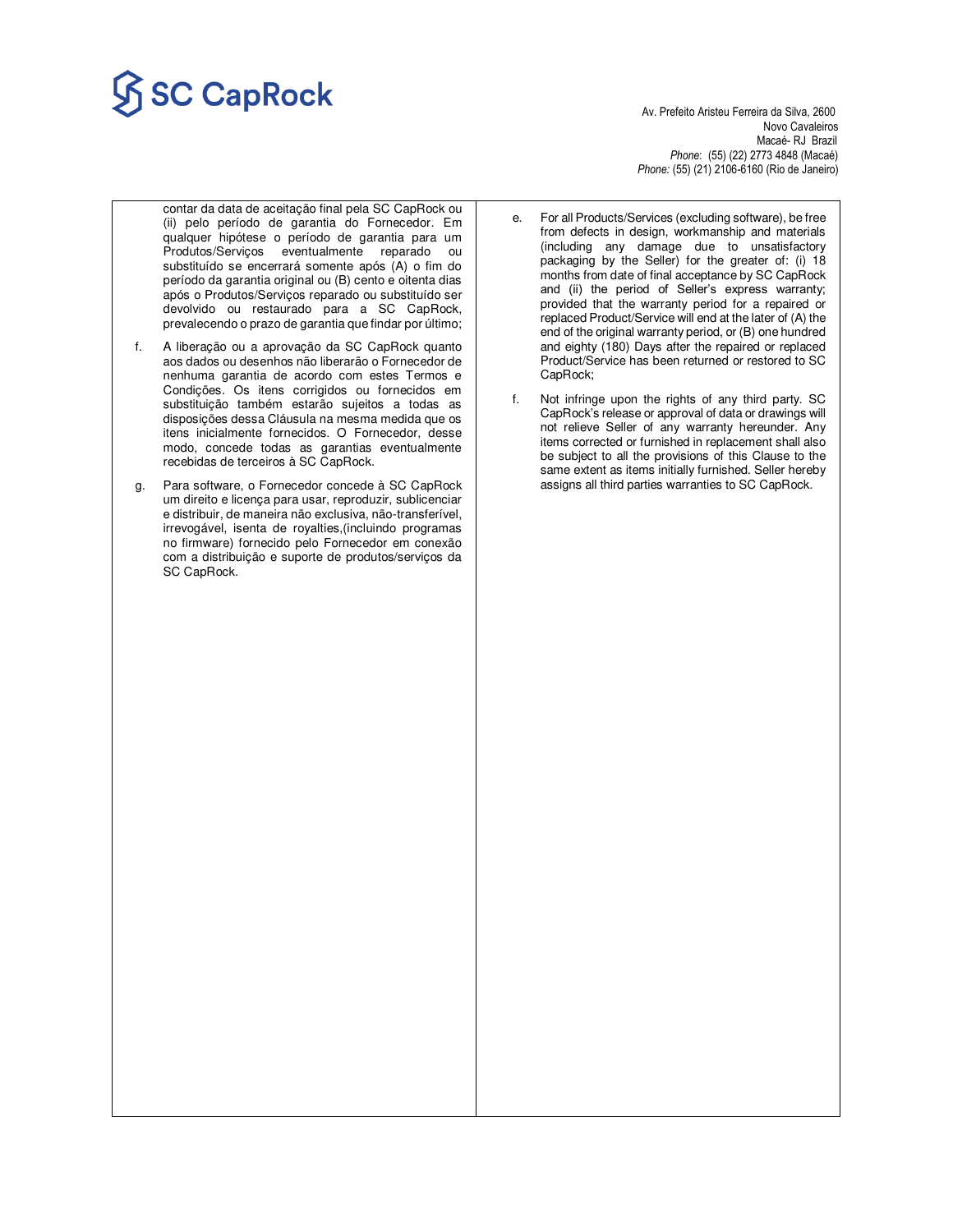

 Novo Cavaleiros Macaé- RJ Brazil *Phone*: (55) (22) 2773 4848 (Macaé) *Phone:* (55) (21) 2106-6160 (Rio de Janeiro)

#### **12. RESCISÃO POR INADIMPLÊNCIA**

- a. **Geral:** Além de qualquer outra indenização ou recurso previsto no Pedido de Compra ou pela lei aplicável, a SC CapRock pode, em aviso por escrito decorrente de inadimplência do Fornecedor, rescindir o Pedido de Compra ou qualquer parte dele (a critério da SC CapRock) se:
	- (i) o Fornecedor não fornecer os Produtos/Serviços de acordo com o calendário de entrega especificado no Pedido de Compra;
	- (ii) O Fornecedor não substituir ou corrigir Produtos/Serviços defeituosos de acordo com as disposições da cláusula 8, "Inspeção e aceitação";
	- (iii) O Fornecedor não executar completamente qualquer disposição do Pedido de Compra;
	- (iv) O Fornecedor tornar-se falido, insolvente, ou ingressar com pedido de recuperação judicial ou extrajudicial, ou seu negócio for colocado nas<br>mãos de um administrador judicial, cessionário ou<br>curador, seja por ato voluntário do Fornecedor ou<br>de terceiros, ou passar por qualquer processo análogo ao quanto aqui exposto; ou
	- (v) O Fornecedor não executar corretamente os Serviços de modo a cessar eventuais riscos à<br>adequada prestação dos Serviços ou prestação dos fornecimento dos Produtos descritos no Pedido de Compra e, nas hipóteses descritas nos itens (i), (ii), (iii) acima ou deste item (v), não corrigir tal falha dentro de um período de sete (7) dias. No caso de o Pedido de Compra prever o fornecimento de Produtos em mais de um lote, a SC CapRock pode rescindir todo Pedido de Compra por justa causa na hipótese de falha relativa ao fornecimento de qualquer lote.

- b. **Reparações:** No caso de rescisão conforme essa Cláusula, a SC CapRock, a seu critério, pode adotar uma ou mais das ações seguintes:
	- (i) aquisição de Produtos/Serviços semelhantes perante terceiros, tal como a SC CapRock possa considerar apropriado, sendo certo que o Fornecedor deverá ser responsável perante a SC CapRock por qualquer custo adicional incorrido pela SC CapRock;
	- (ii) fornecer por si mesma os materiais, suprimentos, equipamentos e mão-de-obra conforme necessário para completar os Produtos/Serviços, pagando pelos mesmos e deduzindo tais valores<br>daqueles a serem pagos ao Fornecedor;

g. As to software, Seller grants to SC CapRock a nonexclusive, non-transferable, irrevocable, royalty-free, worldwide right and license to use, reproduce, sublicense and distribute the software (including programs in firmware) provided by Seller in connection with SC CapRock's distribution and support of the Products/Services.

#### **12. TERMINATION FOR DEFAULT**

- a. **General:** In addition to any other remedies provided in the Purchase Order or by applicable law, SC CapRock may, by written notice of default to Seller, terminate the Purchase Order or any part thereof (at SC CapRock's sole discretion) for default if:
	- (i) Seller fails to deliver the Products/Services in accordance with the delivery schedule specified in the Purchase Order;
	- (ii) Seller fails to replace or correct defective Products/Services in accordance with the provisions of Clause 8, "Inspection and Acceptance";
	- (iii) Seller fails to perform completely any material provision of the Purchase Order;
	- (iv) Seller becomes bankrupt or insolvent, or its business is placed in the hands of a receiver, assignee, or trustee, whether by voluntary act of Seller or otherwise, or undergoes any proceeding analogous to the foregoing; or
	- (v) Seller fails to make progress so as to endanger performance of the Purchase Order in accordance with its terms and, in the circumstances specified in (i), (ii), (iii) above or this subclause (v), does not correct such failure within a period of seven (7) Days. In the event that the Purchase Order provides for the furnishing of Products in more than one lot, SC CapRock may terminate the entire Purchase Order for cause upon Seller's failure as described above in connection with any one lot or part thereof.
- b. **Remedies:** In the event of termination pursuant to this Clause, SC CapRock, at its sole discretion, may take one or more of the following actions:
	- (i) Purchase similar Products/Services elsewhere on such terms and in such manner as SC CapRock may deem appropriate and Seller shall be liable to SC CapRock for any excess costs occasioned by SC CapRock thereby;
	- (ii) Provide such materials, supplies, equipment and labor as may be necessary to complete the Products/Services ordered hereunder, pay for same and deduct the amount so paid from any money then or thereafter due Seller;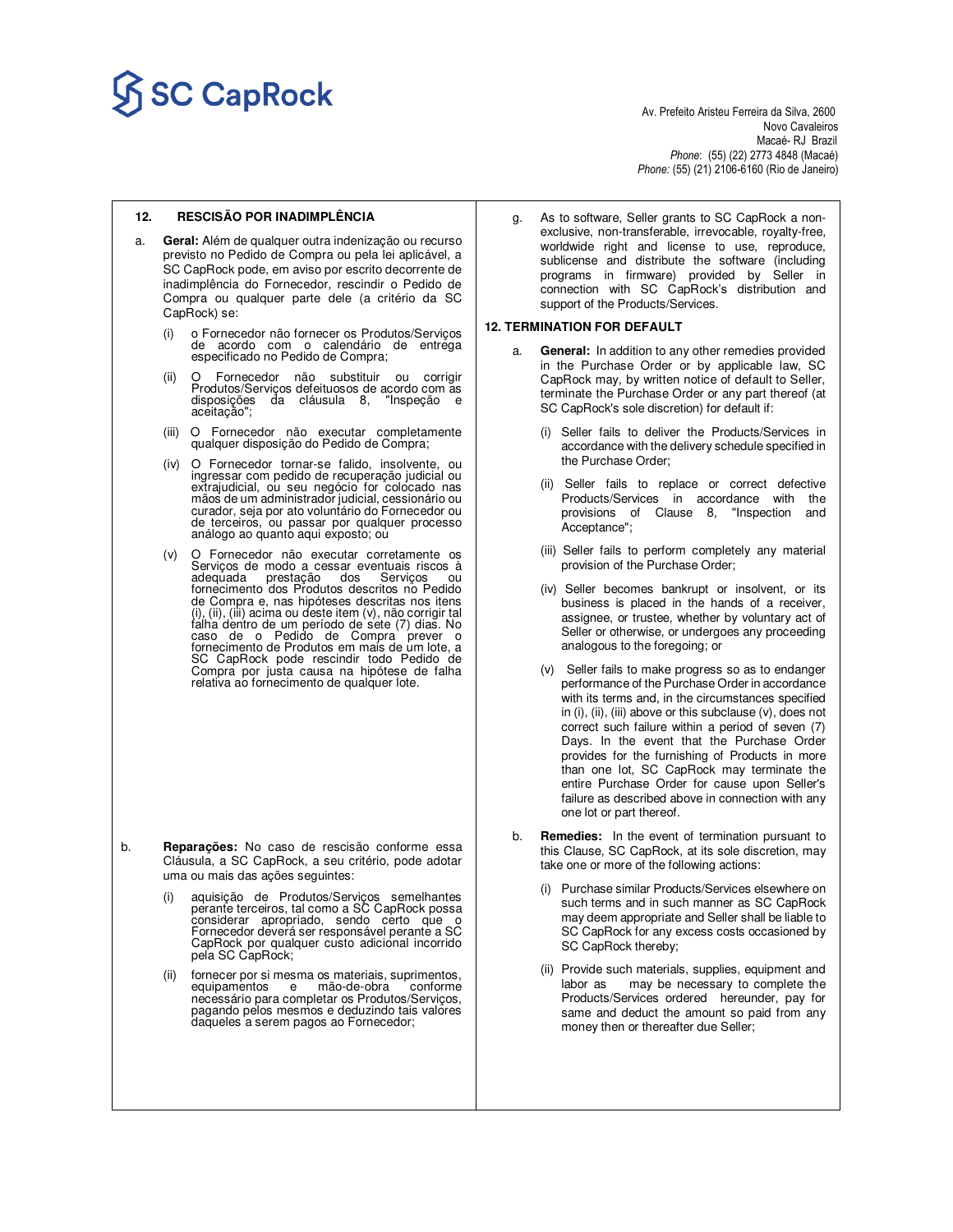# SC CapRock<br>Av. Prefeito Aristeu Ferreira da Silva, 2600

 Novo Cavaleiros Macaé- RJ Brazil *Phone*: (55) (22) 2773 4848 (Macaé) *Phone:* (55) (21) 2106-6160 (Rio de Janeiro)

- (iii) determinar a imediata interrupção do fornecimento de todos os Produtos/Serviços ou outros trabalhos previstos no Pedido de Compra; ingressar nas instalações e tomar posse de todos os materiais (independentemente da fase de acabamento), suprimentos, ferramentas, equipamentos e aparelhos do Fornecedor e concluir os Produtos/Serviços ou fazer o mesmo ser concluído por outros, não mais estando<br>obrigada à realização de qualquer outro<br>pagamento em favor do Fornecedor. Somente<br>após o término do prazo do Pedido de Compra a<br>SC CapRock procederá ao pagamento, ao<br>Fornecedor, e unicamente caso os valores descritos no Pedido de Compra não excedam os danos e as despesas incorridas pela SC CapRock;
- (iv) exigir do Fornecedor que: (i) conceda à SC CapRock uma licença isenta de royalties, atribuível e não exclusiva para usar e permitir que outros usem os projetos, processos, desenhos e dados técnicos do Fornecedor, para permitir a conclusão pela SC CapRock da parte rescindida do Pedido de Compra e (ii) transferir o título e entregar à SC CapRock conforme determinado<br>pela SC CapRock qualquer (A) produto concluído<br>e (B) produtos parcialmente concluídos, incluindo, dentre outros, todos os suprimentos, materiais, peças, ferramentas, matrizes, gabaritos, instalações, planos, desenhos, informações e direitos de contrato que o Fornecedor tenha especificamente produzido ou<br>adquirido para a parte rescindida do Pedido de<br>Compra;
- (v) Exigir que o Fornecedor proteja e preserve a propriedade de determinado bem que estiver na sua posse, com relação ao qual a SC CapRock ou o cliente da SC CapRock tem um interesse;
- (vi) adotar qualquer ação judicial ou administrativa prevista em lei ou no Pedido de Compra. Os direitos e indenizações à SC CapRock não são exclusivos e aplicam-se adicionalmente a quaisquer outros direitos e recursos disponíveis por lei, contrato, ou outros meios.
- c. Se, após notificação de inadimplência nos termos do item (a) acima, for reconhecido que o Fornecedor não estava em inadimplência, tal aviso deve ser considerado como encaminhado em conformidade com a cláusula 13 abaixo, "Rescisão por Conveniência" e os direitos e obrigações das Partes devem ser governados por tal Cláusula.
- d. **Pagamento pelo Fornecedor:** se os danos e o montante gasto ou incorrido pela SC CapRock nos termos do item (b) acima excederem o saldo não pago do preço do Pedido de Compra, o Fornecedor deverá pagar à SC CapRock essa diferença dentro de um período não superior a trinta (30) dias após a SC CapRock enviar a respectiva fatura para o Fornecedor.
- e. **LIMITAÇÃO DE RESPONSABILIDADE:** NO CASO DE RESCISÃO NOS TERMOS DESSA CLÁUSULA, A SC CAPROCK DEVE SER RESPONSÁVEL PERANTE O FORNECEDOR APENAS PELA QUANTIA NÃO PAGA E DEVIDA EM FUNÇÃO DE
- (iii) Order all Products/Services or other work under the Purchase Order stopped immediately, enter upon the premises and take possession, of all the materials (regardless of the stage of completion), supplies, tools, equipment and appliances of Seller thereon and complete the Products/Services, or have the same completed by others, and not be liable to Seller for any further payment under the Purchase Order until final payment is due and then only if and to the extent that the then unpaid balance under the Purchase Order exceeds the damages and expenses incurred by SC CapRock;
- (iv) Require Seller to: (i) grant to SC CapRock a royalty-free, assignable and non-exclusive license to use and permit others to use, Seller's designs, processes, drawings, and technical data to permit completion by SC CapRock of the terminated part of the Purchase Order; and (ii) transfer title and deliver to SC CapRock as directed by SC CapRock any (A) completed Products, and (B) partially completed Products, including but not limited to all supplies, materials, parts, tools, dies, jigs, fixtures, plans, drawings, information, and contract rights that Seller has specifically produced or acquired for the terminated portion of the Purchase Order;
- (v) Require Seller to protect and preserve property in its possession in which SC CapRock or SC CapRock's customer has an interest;
- (vi) Take any other action as applicable law or the Purchase Order may allow. The rights and remedies of SC CapRock under this Clause or the Purchase Order are not exclusive, and apply in addition to any other rights and remedies available at law, in contract, in equity or otherwise
- c. **Wrongful Termination:** If, after notice of default under paragraph (a) above, it is determined that Seller was not in default, said notice shall be deemed to have been issued pursuant to the clause entitled "Termination for Convenience," and the rights and obligations of the parties shall be governed by that Section instead.
- d. **Payment by Seller:** If the damages and amount expended or incurred by SC CapRock under paragraph b. above exceed the unpaid balance of the Purchase Order price herein stated, Seller shall pay SC CapRock such excess within a thirty-Day (30) period after SC CapRock submits the invoice to Seller.
- e. **Limitation of Liability:** IN THE EVENT OF TERMINATION UNDER THIS CLAUSE, SC CAPROCK SHALL BE LIABLE TO SELLER ONLY FOR THE AMOUNT OF ANY PRODUCTS COMPLETED BY SELLER AND ACCEPTED BUT NOT YET PAID FOR BY SC CAPROCK, AND SELLER SHALL BE LIABLE TO SC CAPROCK FOR ANY AND ALL RIGHTS AND REMEDIES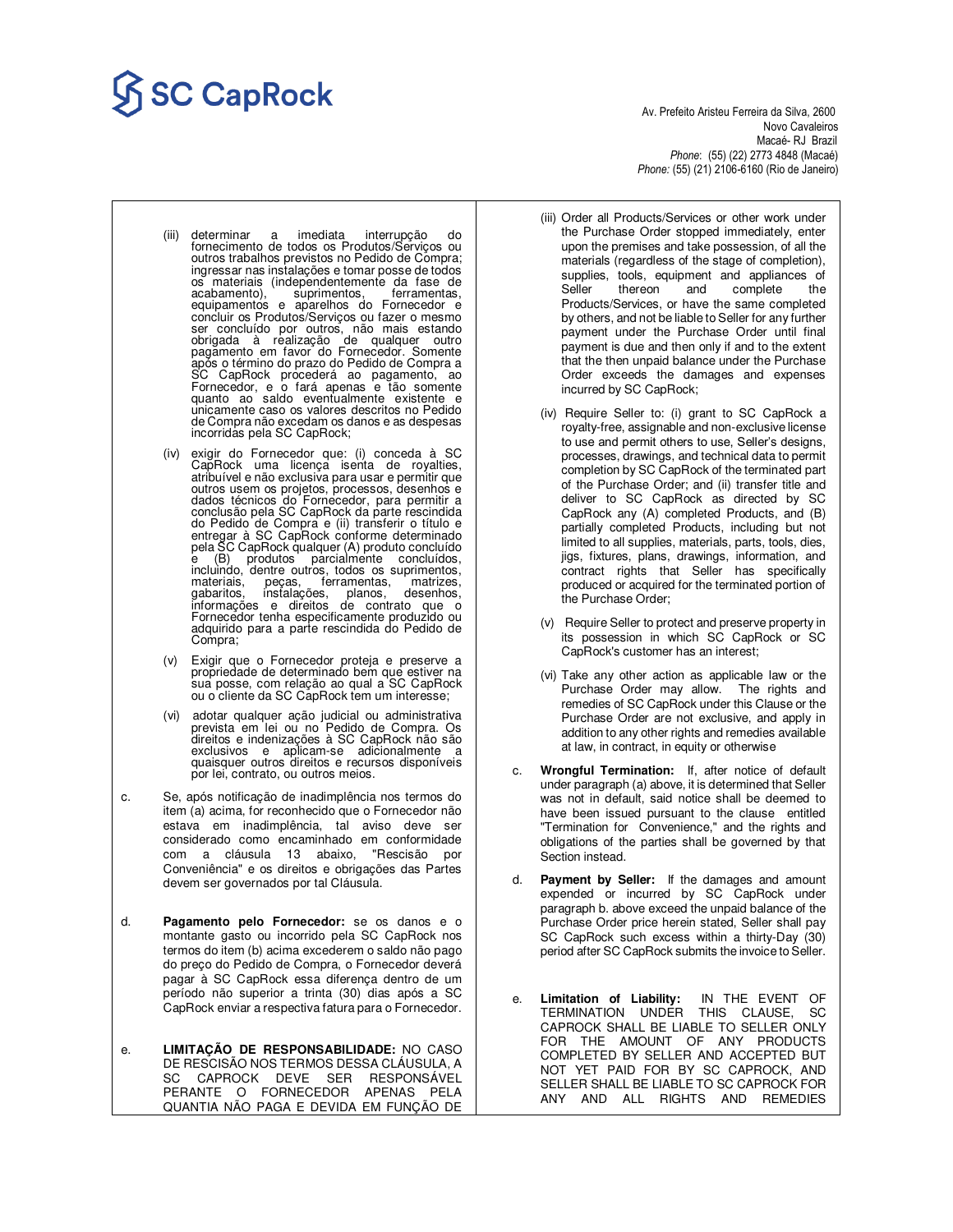

Novo Cavaleiros<br>Macaé- RJ Brazil Macaé- RJ Brazil *Phone*: (55) (22) 2773 4848 (Macaé) *Phone:* (55) (21) 2106-6160 (Rio de Janeiro)

QUALQUER PRODUTO/SERVIÇO ACEITO PELA SC CAPROCK, DESDE QUE CONCLUÍDO PELO FORNECEDOR, E O FORNECEDOR DEVE SER RESPONSÁVEL PERANTE A SC CAPROCK POR TODOS OS DIREITOS E INDENIZAÇÕES A QUE A SC CAPROCK FIZER JUS POR FORÇA DO PEDIDO DE COMPRA E LEI APLICÁVEL.

### **13. RESCISÃO POR CONVENIÊNCIA**

A SC CapRock reserva-se, a seu exclusivo critério, o direito de rescindir o Pedido de Compra, ou qualquer parte dele, por sua conveniência exclusiva, mediante envio de notificação por escrito ao Fornecedor. No caso de tal rescisão, o Fornecedor deverá interromper imediatamente todo o trabalho previsto no Pedido de Compra, nos termos especificados no aviso da rescisão, e deverá igualmente fazer com que todos seus fornecedores e subcontratados igualmente interrompam suas atividades. Sujeito aos termos do Pedido de Compra, deverá ser paga uma percentagem do preço do Pedido de Compra ao Fornecedor, que reflita a percentagem dos trabalhos realmente executados até antes do envio da notificação da rescisão (que não deverá exceder o preço relativo à parte rescindida do Pedido de Compra e, quando for o caso, dos montantes já pagos). O Fornecedor não será remunerado por qualquer trabalho realizado ou custos incorridos que razoavelmente poderiam ter sido evitados.

#### **14. INTERRUPÇÃO DO TRABALHO**

A SC CapRock poderá exigir a qualquer momento, mediante notificação por escrito enviada ao Fornecedor, que o objeto do Pedido de Compra seja interrompido total ou parcialmente por um período de até cem (100) dias contados da data em que entregue referida notificação, podendo o referido prazo ser modificado por acordo entre as partes. Ao receber a notificação nos termos dessa cláusula 14, o Fornecedor imediatamente deverá cumprir seus termos e tomar todas as medidas razoáveis para minimizar o aumento de custos imputáveis ao trabalho abrangido pelo Pedido de Compra durante o período de interrupção. Dentro do período de cem (100) dias após a eventual ordem de interrupção, ou em qualquer prorrogação do prazo de interrupção previsto nesta cláusula, a SC CapRock deve:

a. cancelar a ordem de interrupção de trabalho; ou,

b. rescindir o Pedido de Compra nos moldes previstos nas cláusulas 12 e 13 destes Termos e Condições, conforme o caso.

### **15. DIVULGAÇÃO DE INFORMAÇÕES**

- a. O Fornecedor não deve divulgar a qualquer pessoa fora de sua organização informações de Documentos Necessários ou Pedido de Compra da SC CapRock, independentemente do meio em que se encontrem tais informações, a menos que:
	- (i) a SC CapRock tenha dado aprovação prévia por escrito;

PROVIDED TO SC CAPROCK BY THE PURCHASE ORDER AND APPLICABLE LAW.

### **13. TERMINATION FOR CONVENIENCE**

SC CapRock reserves, in its sole discretion, the right to terminate the Purchase Order, or any part thereof, for its sole convenience with written notice of termination to Seller. In the event of such termination, Seller shall immediately stop all work under the Purchase Order to the extent specified in the termination notice, and shall immediately cause any and all of its suppliers and subcontractors to cease such work. Subject to the terms of the Purchase Order, Seller shall be paid a percentage of the Purchase Order price reflecting the percentage of the work actually performed prior to the notice of termination (not to exceed the applicable price for the terminated part of the Purchase Order reduced by the price of work not completed and, as the case may be, by the amounts already paid in respect thereof), plus reasonable termination charges Seller can demonstrate to the satisfaction of SC CapRock using its standard record keeping system. Seller shall not be paid for any work performed or costs incurred which reasonably could have been avoided.

#### **14. STOP WORK**

SC CapRock may at any time, by written order to Seller, require Seller to stop all, or part, of the work called for by the Purchase Order for a period of up to one hundred (100) Days after a Stop Work Order is delivered to Seller, and for any further period to which the parties may agree in writing. SC CapRock shall specifically identify any such order as a "Stop Work Order" issued pursuant to this Clause. Upon receipt of such an order, Seller shall forthwith comply with its terms and take all reasonable steps to minimize the incurrence of costs allocable to the work covered by the Purchase Order during the period of work stoppage. Within a period of one hundred (100) Days after a Stop Work Order is delivered to Seller, or within any extension of that period to which the parties shall have agreed to in writing. SC CapRock shall either:

- a. Cancel the Stop Work Order; or,
- b. Terminate the work covered by such Stop Work Order as provided in the Termination For Default or Termination For Convenience Clause of the Purchase Order.

#### **15. DISCLOSURE OF INFORMATION**

- a. Seller shall not release to anyone outside the Seller's organization any SC CapRock Requirements Documents or Purchase Order information regardless of medium (e.g., film, tape, document), pertaining to any part of the Purchase Order or any program related to the Purchase Order unless:
	- (i) SC CapRock has given prior written approval;
	- (ii) The information is otherwise in the public domain before the date of release.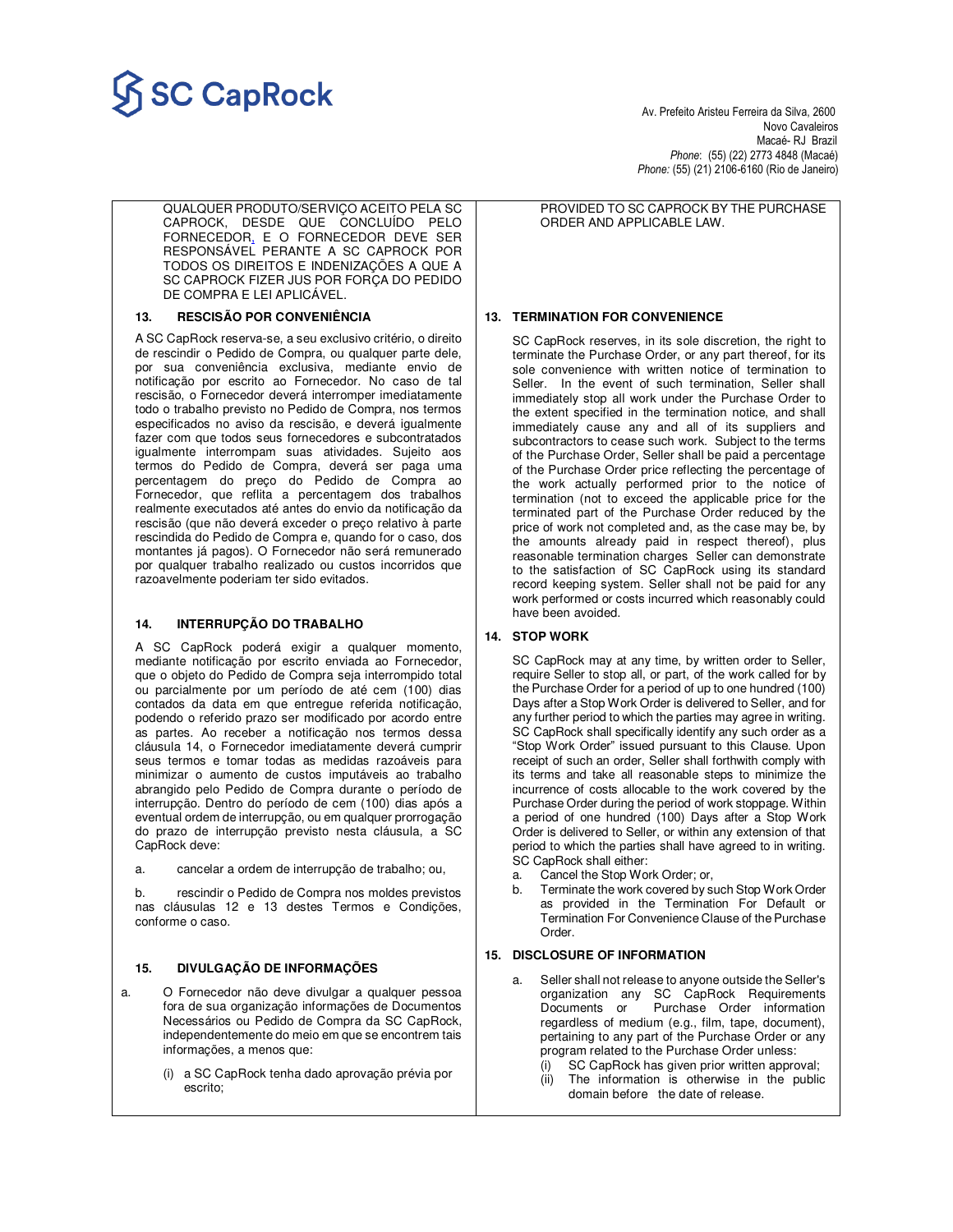# **Av. Prefeito Aristeu Ferreira da Silva, 2600**<br>Av. Prefeito Aristeu Ferreira da Silva, 2600

Novo Cavaleiros<br>Macaé- RJ Brazil Macaé- RJ Brazil *Phone*: (55) (22) 2773 4848 (Macaé) *Phone:* (55) (21) 2106-6160 (Rio de Janeiro)

- (ii) as informações sejam, de outro modo, de domínio público antes da data da liberação.
- b. Os pedidos de aprovação de divulgação devem identificar as informações específicas a serem divulgadas, o meio a ser usado e o propósito para a divulgação. O Fornecedor deverá enviar o seu pedido para SC CapRock com, pelo menos, trinta (30) dias anteriores à data prevista para a divulgação.
- c. O Fornecedor se obriga ainda a exigir de seus subcontratados a mesma obrigação descrita acima e, caso os subcontratados pretendam igualmente divulgar informações, deverão solicitar autorização ao Fornecedor, que repassará tal solicitação, nos moldes acima, A SC CapRock.
- d. O Fornecedor não deve, sem o consentimento prévio por escrito da SC CapRock, utilizar em propagandas e outras mídias as informações relativas ao Pedido de Compra. O Fornecedor deve enviar para a SC CapRock um pedido por escrito para tais divulgações, incluindo a redação exata e quaisquer desenhos ou fotografias que possam ser uma parte da divulgação.

#### **16. GARANTIA DE QUALIDADE**

Salvo disposição em contrário no Pedido de Compra, o Fornecedor concorda que antes de iniciar a execução do Pedido de Compra, deverá atender aos requisitos corporativos da Speedcast no que se refere ao Gerenciamento de Fornecedores, e ainda conforme aplicável, ter implementado e em execução um programa de garantia de qualidade atendendo aos requisitos da Norma ISO 9001 ou um padrão internacionalmente reconhecido de mesmo nível.

O Fornecedor deverá ainda, antes de iniciar a execução do Pedido de Compra, ler, preencher, assinar e devolver para a SC CapRock (i) a Carta à cadeia Produtiva, (ii) o Modelo de Declaração de Compromisso em SMS, (iii) o Questionário para Avaliação do Fornecedor e (iv) o HSSE Guide of Contractors, que serão fornecidos pela SC CapRock.

### **17. GRATIFICAÇÕES; CUMPRIMENTO DAS NORMAS DE NEGÓCIOS; E LEIS ANTICORRUPÇÃO**

O Fornecedor concorda em não oferecer ou fornecer qualquer Gratificação a quaisquer dirigentes, empregados, agentes ou representantes da SC CapRock. A SC CapRock poderá rescindir o Pedido de Compra por inadimplemento do Fornecedor, nos termos da cláusula 12 desses Termos e Condições, caso o Fornecedor descumpra tal obrigação. O Fornecedor concorda em conduzir os negócios de maneira ética e em conformidade com as normas da SpeedCast e as políticas Anticorrupção e Anti-suborno (Políticas"). A Speedcast reserva-se no direito de modificar, alterar ou revisar as Políticas e normas a qualquer momento sem aviso prévio ao Fornecedor. O Fornecedor concorda e compromete-se ainda a (i) não pagar, prometer pagar, autorizar o pagamento, ou transferência de dinheiro ou qualquer coisa de valor, ou oferecer qualquer incentivo de qualquer forma para um funcionário de qualquer órgão

- b. Requests for approval shall identify the specific information to be released, the medium to be used, and purpose for the release. Seller shall submit its request to SC CapRock at least thirty (30) Days before the proposed date for release.
- Seller agrees to include a similar requirement in each Seller subcontract under the Purchase Order. Seller's sub-contractors shall submit requests for authorization to release through Seller to SC CapRock.
- d. Seller shall not, without the prior written consent of SC CapRock, use in advertisements and any other media, information relating to the Purchase Order. Seller shall formally transmit to SC CapRock a request for such releases including the exact wording and any sketches or photographs which may form a part of the release.

### **16. QUALITY ASSURANCE**

Unless otherwise provided in the Purchase Order, Seller agrees that before starting performance of the Purchase Order, Seller shall, as applicable, have implemented a quality assurance program meeting the requirements of ISO 9001 or an internationally recognized standard of the same level.

The Seller shall before starting performance of the Purchase Order, read, fill, sign and return to SC CapRock the following documents: (i) Carta à cadeia Produtiva, (ii) Modelo de Declaração de Compromisso em SMS, (iii) Questionário para Avaliação do Fornecedor and (iv) HSSE Guide of Contractors, which will be provided by SC CapRock.

#### **17. GRATUITIES; COMPLIANCE WITH BUSINESS STANDARDS AND ANTI-CORRUPTION LAWS**

Seller agrees not to offer or provide any Gratuities to any officers, employees, agents or representatives of SC CapRock. SC CapRock may terminate the Purchase Order for default in accordance with the clause entitled "Termination for Default" if SC CapRock discovers that Gratuities were offered or given by Seller, or any agent or representative of Seller, to any officer, employee, agent or representative of SC CapRock. Seller agrees to conduct business in an ethical manner in compliance with the Speedcast Anti-Corruption and Bribery Policy ("Policy"). Speedcast reserves the right to modify, amend or revise the Policy at any time without notice to Seller. Without limiting the foregoing, Seller agrees and represents that it shall:(i) not, either directly, or indirectly through a third party, pay, promise to pay, authorize the payment of, or transfer, money, or anything of value, or offer any inducement in any form to an official of any governmental body or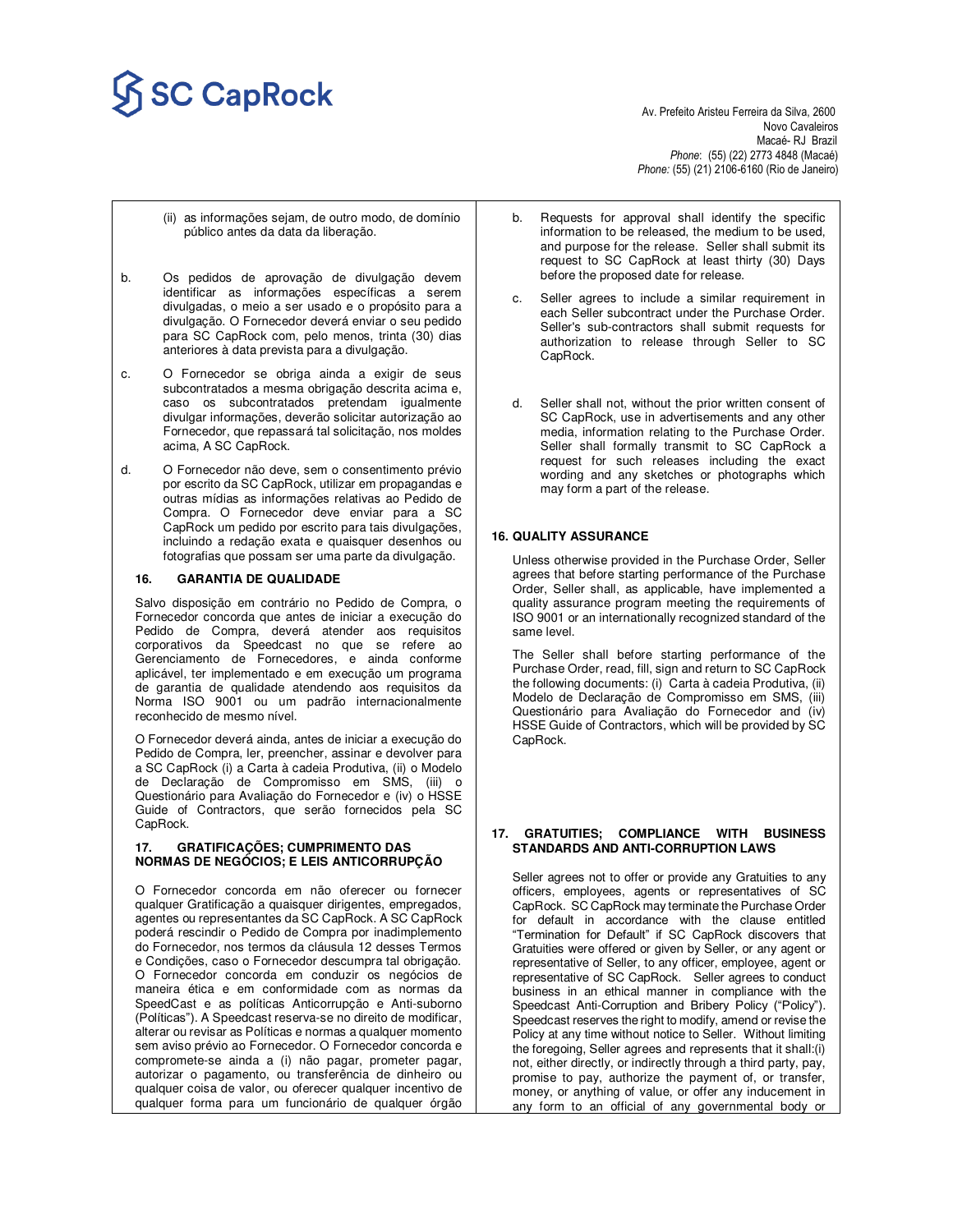# **Av. Prefeito Aristeu Ferreira da Silva, 2600**<br>Av. Prefeito Aristeu Ferreira da Silva, 2600

 Novo Cavaleiros Macaé- RJ Brazil *Phone*: (55) (22) 2773 4848 (Macaé) *Phone:* (55) (21) 2106-6160 (Rio de Janeiro)

governamental ou agência ou divisão administrativa, ou partido político, para garantir qualquer vantagem ou benefício em relação às questões contempladas no Pedido de Compra celebrado com a SC CapRock, ou mesmo para que tais pessoas deixem de cumprir suas atribuições para obter ou manter negócios relacionados com o contrato assumido com SC CapRock, ou obter qualquer vantagem imprópria ou benefício, quer direta, quer indiretamente através de um terceiro; (ii) cumprir sempre com as leis contra a corrupção; e (iii) executar medidas para impedir seus empregados de incorrerem em descumprimento do acima exposto, monitorar o respeito de seus funcionários com o acima exposto e informar imediatamente a SC CapRock acerca de qualquer violação.

### **18. MUDANÇA ADVERSA RELEVANTE**

- a. No caso do Fornecedor passar ou esperar passar por uma mudança adversa relevante em suas operações de negócio, deverá notificar prontamente à SC CapRock por escrito acerca do ocorrido, dentro de no máximo cinco (5) dias após a ocorrência. Para efeitos da presente Cláusula, "mudança adversa relevante" significará qualquer alteração (seja relacionada a considerações de ordem financeiras ou outra forma) que afete negativamente a:
	- capacidade do Fornecedor de cumprir com suas obrigações de acordo com o Pedido de Compra ou esses Termos e Condições;
	- (ii) os direitos ou indenizações da SC CapRock de acordo com o Pedido de Compra ou esses termos e condições;
	- (iii) incapacidade de pagar seus credores;
	- (iv) a validade e a aplicabilidade do Pedido de Compra ou desses Termos e Condições.
	- b. Se, na opinião da SC CapRock, a alteração adversa relevante do Fornecedor for passível de afetar negativamente o desempenho pelo Fornecedor de suas obrigações, a SC CapRock terá direito a solicitar garantias razoáveis de desempenho do Fornecedor, que o Fornecedor fornecerá por escrito no prazo de cinco (5) dias do pedido por escrito da SC CapRock em tal sentido. Se tais garantias não forem adequadas, a SC CapRock terá direito de rescindir imediatamente o Pedido de Compra, por inadimplemento do Fornecedor, nos termos da cláusula 12 destes Termos e Condições.

#### **19. PREÇOS e IMPOSTOS**

- a. A SC CapRock pagará o preço(s) estabelecido no Pedido de Compra. A moeda será o Real (BR), salvo menção em contrário no Pedido de Compra.
- b. O prazo de entrega aplicável deve ser definido no Pedido de Compra ou em documento separado assinado pelas partes ou seus representantes para esclarecer os Incoterms, requisitos de embalagem e de entrega e quaisquer outros requisitos operacionais específicos mutuamente acordados pelas Partes. Com relação aos Produtos e Serviços que exigem

agency or instrumentality thereof, or political party, to secure any advantage or benefit in relation to the matters contemplated in the Purchase Order it entered into with SC CapRock, or influence the act or omission of any of said persons in order to obtain or retain business related to the contract it entered into with SC CapRock, or obtain any improper advantage or benefit; (ii) comply at all times with the applicable anti-corruption laws; and (iii) implement measures to prevent its employees from doing anything in contravention of the foregoing, monitor the compliance of its employees with the foregoing, and immediately inform SC CapRock of any breach thereof. A failure to do so will be deemed a material breach under the Purchase Order.

### **18. MATERIAL ADVERSE CHANGE**

- a. In the event Seller experiences or reasonably expects to experience a Material Adverse Change in its business operations, Seller will promptly notify SC CapRock in writing of such Material Adverse Change no later than five (5) Days after such change occurs. For purposes of this section, "Material Adverse Change" will mean any change (whether related to financial considerations or otherwise) that negatively affects:
	- (i) Seller's ability to perform its obligations under the Purchase Order or these General Provisions;
	- (ii) SC CapRock's rights and remedies under the Purchase Order or these Terms and Conditions;
	- (iii) Inability to pay creditors when due;
	- (iv) The validity or enforceability of the Purchase Order or these Terms and Conditions.
- b. If, in the reasonable opinion of SC CapRock, Seller's Material Adverse Change is likely to negatively affect Seller's performance of its obligations hereunder, SC CapRock will be entitled to request reasonable assurances of performance from Seller, which Seller will provide in writing within five (5) Days of SC CapRock's written request. If such assurances are not adequate, SC CapRock will be entitled to immediately terminate the Purchase Order for default upon written notice to Seller. The occurrence of a Material Adverse Change shall not excuse Seller's performance under the Purchase Order.

### **19. PRICES AND TAXES**

- a. SC CapRock will pay the price(s) set out in the Purchase Order. The currency will be US dollars unless otherwise stated in the Purchase Order.
- b. The applicable delivery term shall be set forth in the Purchase Order or the separate document signed by the parties or their representatives to clarify the Incoterm, packaging and delivery requirements, and any other specific operational requirements mutually agreed by the parties. With respect to Products and Services requiring test/certification, the applicable prices include the test performance and/or the issue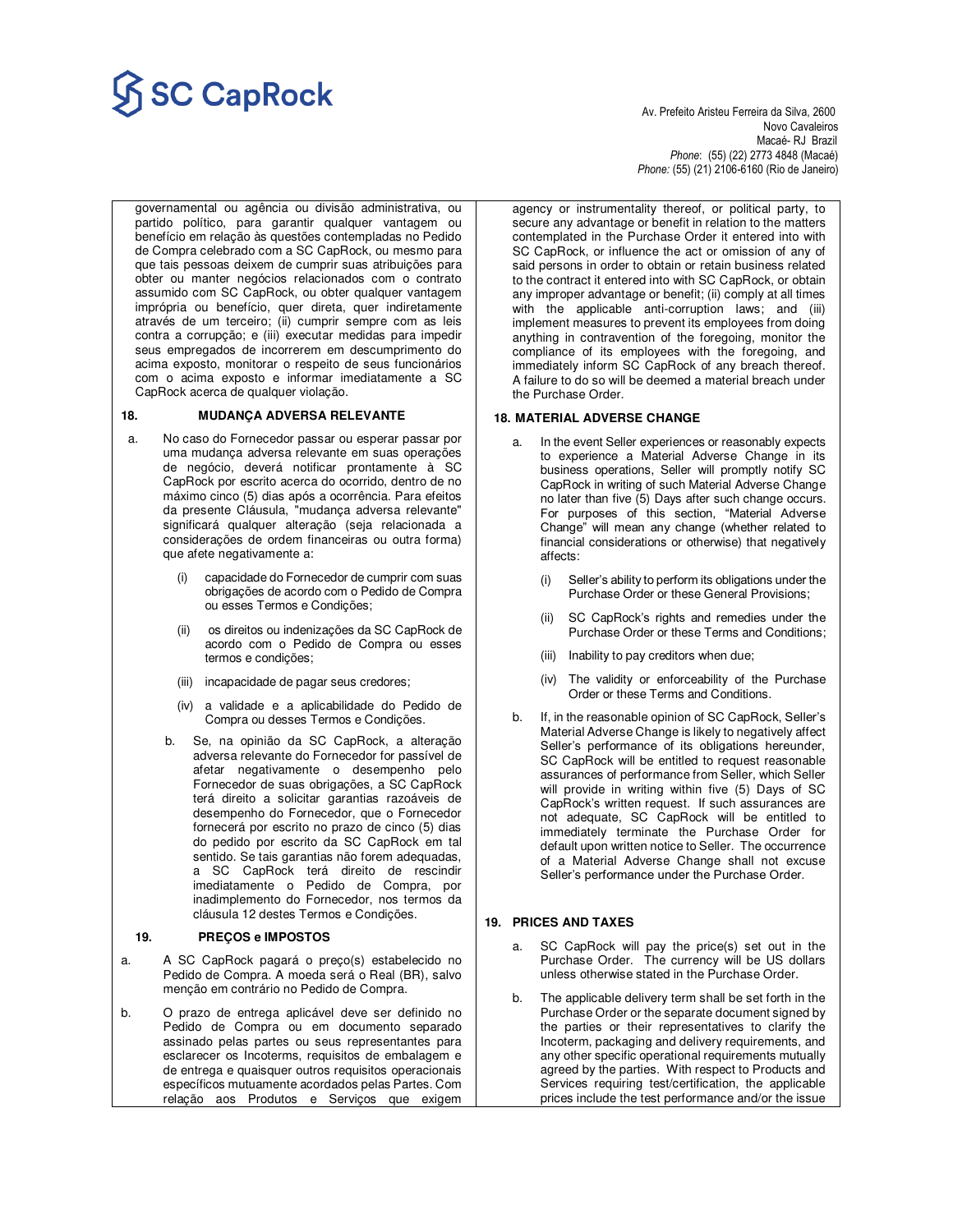# $\overline{\text{SC} \text{CapRock}}$  Av. Prefeito Aristeu Ferreira da Silva, 2600

 Novo Cavaleiros Macaé- RJ Brazil *Phone*: (55) (22) 2773 4848 (Macaé) *Phone:* (55) (21) 2106-6160 (Rio de Janeiro)

teste/certificação, os preços aplicáveis incluem o desempenho do teste e/ou a emissão e apresentação dos certificados exigidos e o acesso e uso da SC CapRock a isso, a sua conveniência.

- c. Exceto conforme estabelecido em contrário no Pedido de Compra, o preço fixado no Pedido de Compra inclui todos os impostos aplicáveis, incluindo, mas não se limitando a quaisquer impostos sobre vendas, IVA e impostos sobre o uso e todas as taxas e impostos aplicáveis. Se o Fornecedor tiver a responsabilidade de recolher quaisquer impostos sobre vendas, IVA e impostos sobre o uso similares diretamente da SC CapRock para pagamento das autoridades de tributação apropriadas, a parte de qualquer imposto devido para pagamento e que representa esses impostos deve ser indicada separadamente na fatura. Se a SC CapRock precisar reter imposto a partir de seu pagamento ao Fornecedor em conformidade com a lei aplicável, a SC CapRock poderá reter, mediante notificação ao Fornecedor, imposto de renda e/ou outros impostos de montantes devidos ao Fornecedor. Neste caso, a SC CapRock fornecerá ao Fornecedor todas as ordens de pagamento e recibos mediante pedido por escrito. Mediante pedido por escrito da SC CapRock, o Fornecedor fornecerá à SC CapRock provas para confirmar o cumprimento devido de obrigações de pagamento do governo relacionados com o Pedido de Compra por parte do Fornecedor. O Fornecedor deve pagar e indenizar a SC CapRock em relação a todas as reivindicações e responsabilidades para o pagamento de todos os impostos (incluindo penalidades) cobrados ou impostos e relacionados e avaliados mediante os lucros ou os lucros supostos do Fornecedor ou avaliados mediante a remuneração total de qualquer dos empregados, subcontratados, agentes e similares do Fornecedor resultante da execução do Pedido de Compra, inclusive a título de ilustração e sem limitação, imposto sobre pessoa jurídica, imposto de renda, imposto de renda pessoal, contribuições de segurança social, propriedade ou impostos ad valorem e impostos similares.
- d. O Fornecedor garante que os preços aplicáveis não são superiores aos que os preços cobrados para outros clientes para vendas contemporâneas de itens semelhantes, em volumes iguais ou substancialmente similares e sob condições substancialmente equivalentes.

### **20. VALIDADE**

Estes Termos e Condições permanecerão válidos e exequíveis mesmo após eventual rescisão, cancelamento ou vencimento do Pedido de Compra, incluindo, sem limitação, as cláusulas 7 (Indenização), 11 (Garantia), 12 (Rescisão inadimplência), 13 (Rescisão por conveniência), 15 (Divulgação de informações), 16 (Garantia de qualidade), 17 (Gratificações; cumprimento das normas de negócios e leis anticorrupção), 18 (Mudança adversa relevante), 19 (Preços, impostos), 24 (Renúncia) , 26 (Limitação de responsabilidade), 28 (Legislação aplicável e jurisdição), 29 (Conformidade com leis sobre substâncias perigosas e reciclagem de resíduos), 30 (Propriedade da

and filing of the required certificates, and SC CapRock's access thereto and use thereof, at its convenience.

- c. Except as otherwise set forth in the Purchase Order, the price set forth in the Purchase Order includes all applicable taxes, including, but not limited to, any sales, VAT and use taxes, and all applicable customs and duties. If Seller has a responsibility to collect any sales, VAT, use or similar taxes directly from SC CapRock for payment to the appropriate taxing authorities, the portion of any tax due for payment and representing such taxes shall be separately stated in the invoice. If SC CapRock is required to withhold tax from its payment to Seller in accordance with applicable law, SC CapRock may withhold, upon notice to Seller, income tax and/or other taxes from amounts due to Seller. In this case, SC CapRock will provide Seller with all relevant payment orders and receipts upon written request. Upon written request of SC CapRock, Seller will provide to SC CapRock evidence to confirm Seller's due compliance with government payment obligations related to the Purchase Order. Seller shall pay and indemnify SC CapRock against all claims and liabilities for the payment of all taxes (including penalties) levied or imposed and related to and assessed upon the profits or assumed profits of Seller or assessed upon the total remuneration of any of Seller's employees, subcontractors, agents, and similar arising from the performance of the Purchase Order, including by way of illustration and not limitation, corporate tax, income tax, personal income tax, social security contributions, property or ad valorem taxes and similar taxes.
- d. Seller warrants that the applicable prices are no more than the prices charged to other customers for contemporaneous sales of similar items, in the same or substantially similar volumes, and under substantially similar terms.

#### **20. SURVIVAL**

These Terms and Conditions, which by their very nature are intended to survive beyond the termination, cancellation, or expiration of the Purchase Order, including, without limitation, Clauses 7 (Indemnification), 11 (Warranty), 12 (Termination for Default), 13 (Termination for Convenience), 15 (Disclosure of Information), 16 (Quality Assurance), 17 (Gratuities; Compliance with Business Standards and Anti-Corruption Laws), 18 (Material Adverse Change), 19 (Prices; Taxes), 24 (Waiver) , 26 (Limitation of Liability), 28 (Governing Law and Venue), 29 (Compliance with Hazardous Substances and Waste Recycling Laws), 30 (SC CapRock Property), and 32 (Copyrights); and 31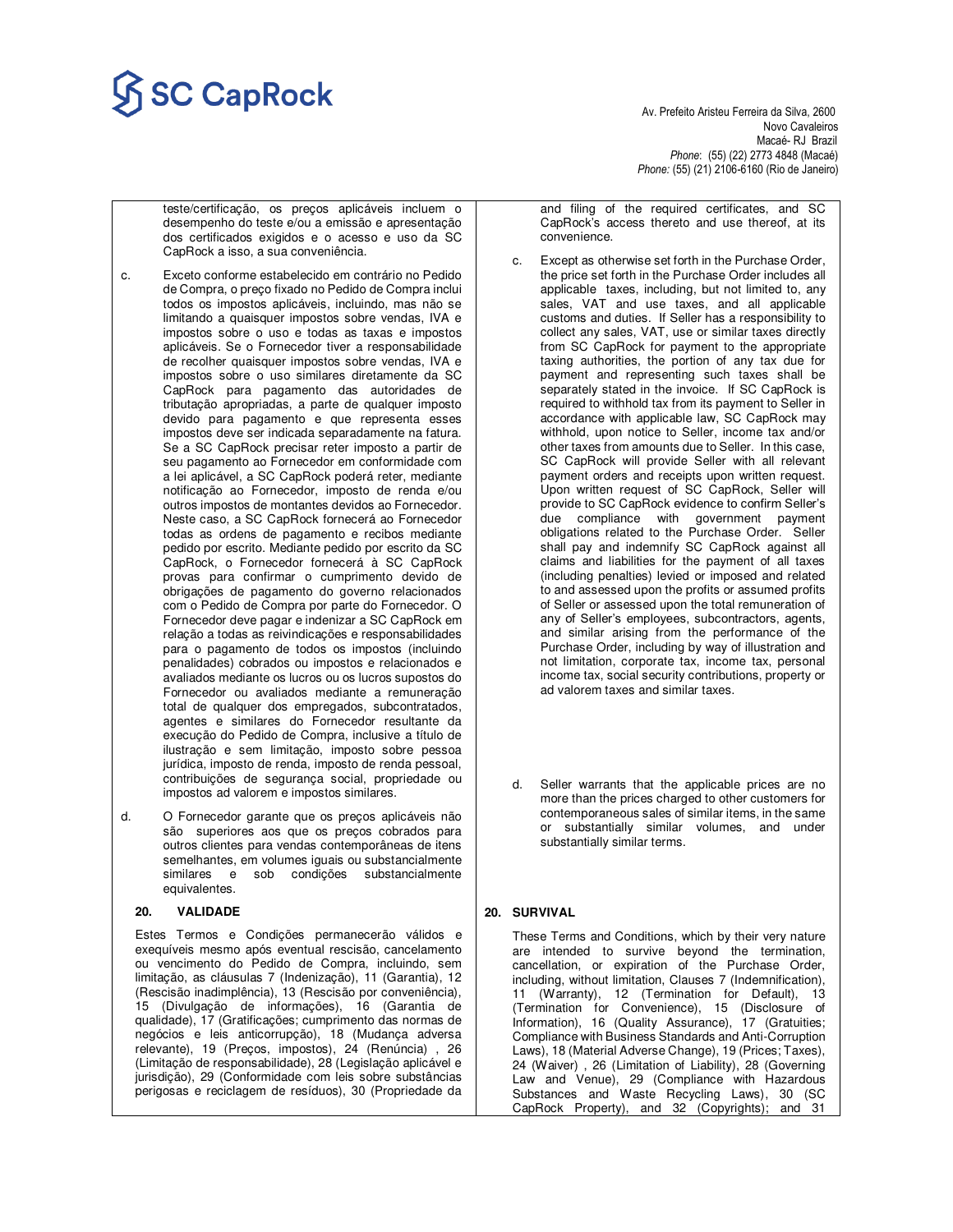

 Novo Cavaleiros Macaé- RJ Brazil *Phone*: (55) (22) 2773 4848 (Macaé) *Phone:* (55) (21) 2106-6160 (Rio de Janeiro)

SC CapRock), 31 (Limitação de responsabilidades e diversos) e 32 (Copyrights).

#### **21. AUTONOMIA DAS CLÁUSULAS**

Se qualquer termo ou outra disposição deste Contrato for considerado inválido, ilegal ou inexeqüível diante de qualquer tribunal,ou norma legal ou ordem pública, todos os demais termos e disposições deste Contrato permanecerão, independentemente, em pleno vigor e efeito pelo tempo em que o substrato econômico e jurídico das operações contempladas neste instrumento não for prejudicado por qualquer das partes individualmente. Quando for determinado que qualquer termo ou outra disposição é inválido, ilegal ou inexeqüível, as partes negociarão em boa fé a alteração deste Contrato de modo a fazer vigorar sua intenção original da maneira mais aceitável possível, e a fim de que as operações contempladas neste Contrato sejam realizadas na medida do possível.

### **22. CESSÃO DE DIREITOS**

O Forncededor não poderá, semo prévio e expresso consentimento da SC CapRock, ceder qualquer crédito ou obrigação decorrente do Pedido de Compra, bem como de todo e qualquer título de crédito emitido em razão do Pedido de Compra, incluindo, entre outros, duplicatas. Todo título de crédito emitido em decorrência deste Contrato deverá conter, necessariamente, a cláusula "Não a Ordem", tirando-lhe o caráter de circulabilidade,

### **23. AVISO**

Todos os avisos, requerimentos, reivindicações, solicitações e outras comunicações, nos termos do Pedido de Compra e destes Termos e Condições serão efetuados por escrito, assinados pela parte remetente e enviados por carta registrada, com parte pago, aviso de recebimento ou serviço de entrega expressa, ou entregues pessoalmente, nos endereços indicados no preâmbulo do Pedido de Compra, em outro endereço que possa vir a ser indicado por escrito por qualquer uma das partes, podendo ainda tais comunicações ser feitas por fax ou e-mail para a pessoa indicada como ponto de contato no Pedido de Compra. Tal aviso deve ser considerado feito quando entregue em mãos, ou cinco (5) dias após a entrega por meio do serviço de mensageiro ou correio, após a confirmação de recebimento do destinatário se enviado por fax ou por email. Qualquer Parte pode alterar seu endereço para essas comunicações mediante aviso à outra Parte em conformidade com esta Cláusula.

#### **24. RENÚNCIA**

A falha da SC CapRock em cumprir com alguma provisão do Pedido de Compra ou reclamar de alguma falha do Fornecedor, não deve ser interpretada como renúncia de quaisquer direitos ou obrigações das Partes, ou como uma renúncia de nenhuma obrigação do Fornecedor. Nenhum direito ou indenização devida à SC CapRock deve ser considerada renunciada ou liberada a menos que tal renúncia ou liberação sejam operados por escrito e assinados por um representante autorizado da SC CapRock.

(Miscellaneous) shall continue as valid and enforceable rights and obligations of the parties and survive termination, cancellation, or expiration of the Purchase Order.

### **21. SEVERABILITY**

In the event any portion of the Purchase Order conflicts with governing law or if any arbitration panel or court of competent jurisdiction holds invalid any portion of the Purchase Order, such portion (and only such portion) shall be deemed severed or modified to reflect as nearly as possible the parties' intent. The remainder of the Purchase Order shall remain in full force and effect. As necessary, the parties shall promptly negotiate to restore the provisions hereof as near as possible to its original intent and economic effect.

### **22. ASSIGNMENT**

Seller shall not assign or subcontract the Purchase Order or any rights, claims or obligations under the Purchase Order without the prior written consent of SC CapRock. Seller agrees that any attempted assignment or subcontract without the prior written consent of SC CapRock shall be void. If a subcontract is permitted, Seller shall be responsible for the performance, acts or omissions of its subcontractors as if their performance, acts or omissions were its own performance, acts or omissions.

### **23. NOTICE**

Any notices required or permitted to be given under the Purchase Order shall be in writing and delivered by hand delivery, registered mail, or a recognized commercial carrier to the address, or, by facsimile or email, to the point of contact identified on the front page of the Purchase Order or to such other address as may be furnished for such purpose by notice duly given under the Purchase Order. Such notice shall be deemed to have been given when delivered by hand, or five (5) days after deposit with the carrier or mail service, upon recipient's confirmation of receipt if faxed or emailed. Any party may change its address for such communications by giving such notice to the other party in conformance with this Clause.

### **24. WAIVER**

SC CapRock's failure to enforce any provision of the Purchase Order or to protest any default of the Purchase Order by Seller shall not be construed as evidence of (or evidence to interpret) the rights or obligations of the parties, or as a waiver of any Seller obligation or SC CapRock right provided under the Purchase Order or applicable law. No right or remedy of SC CapRock shall be deemed waived or released unless such waiver or release is in writing and signed by an authorized officer of SC CapRock.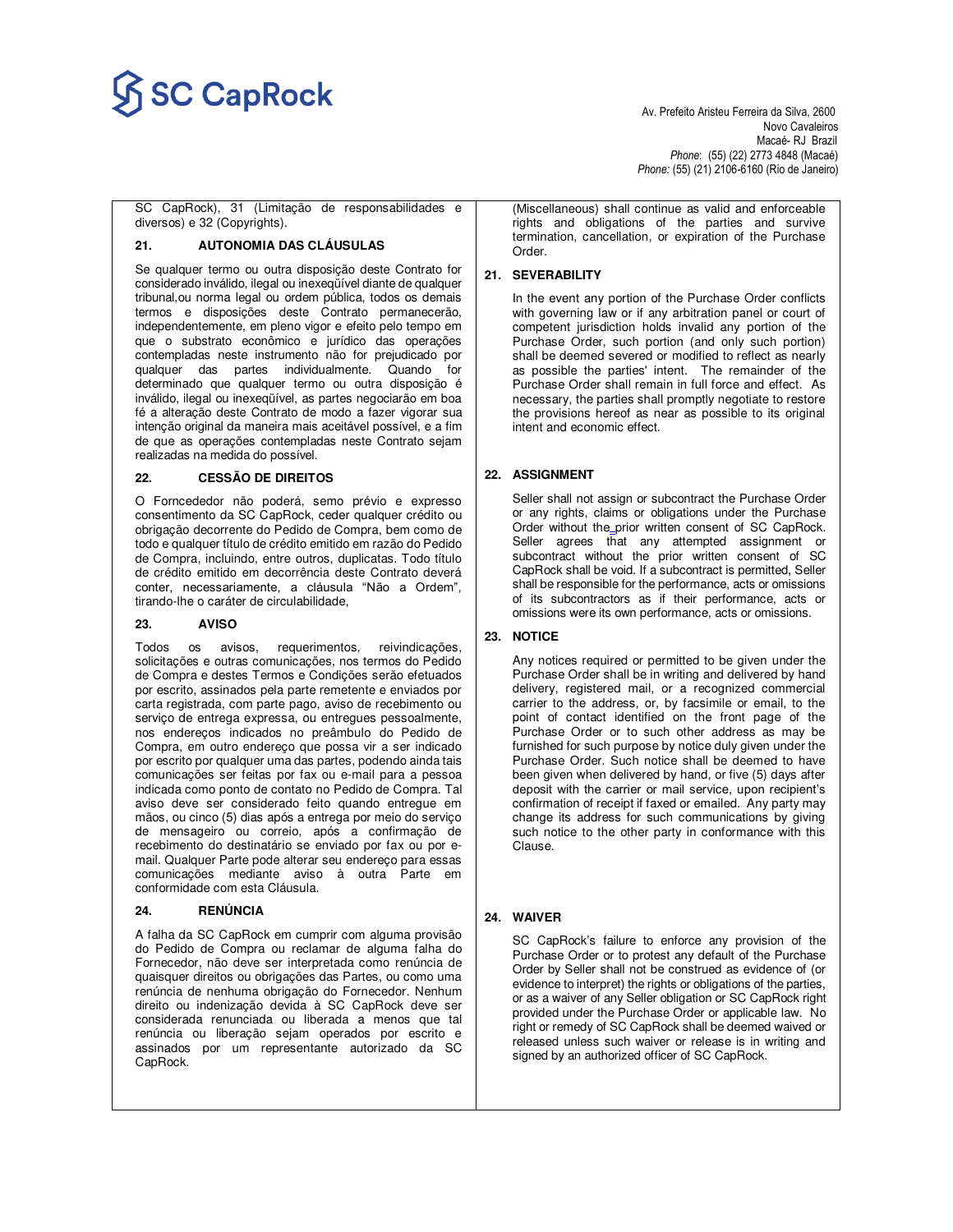# $\overrightarrow{SC}$   $\overrightarrow{GapRock}$

 Novo Cavaleiros Macaé- RJ Brazil *Phone*: (55) (22) 2773 4848 (Macaé) *Phone:* (55) (21) 2106-6160 (Rio de Janeiro)

### **25. TRANSAÇÕES ESTRANGEIRAS E CONTROLES DE EXPORTAÇÃO**

O Fornecedor, às próprias custas, será responsável por obter todas as autorizações e licenças de exportação necessárias. Além disso, o Fornecedor, às próprias custas, concorda em cumprir todas as leis e regulamentos dos Estados Unidos e do Brasil relacionados com as exportações, importações e transações estrangeiras, incluindo, entre outros, a Regulamentação Internacional de Tráfico de Armas (International Traffic in Arms Regulations, ITAR) (22 C.F.R. §§ 120-130), a Regulamentação de Administração de Exportação (Export Administration Regulations, EAR) (15 C.F.R. §§ 730-774). O Fornecedor concorda em assumir a responsabilidade exclusiva para todos os registros reguladores associados com o uso de licenças e exceções/isenções de licenças. A SC CapRock pode considerar o não cumprimento do Fornecedor dos requisitos da presente Cláusula uma falha relevante a executar de acordo com o Pedido de Compra que devem submeter o Fornecedor a rescisão por não cumprimento de acordo com a cláusula intitulada "Rescisão por inadimplência".

### **26. LIMITAÇÃO DE RESPONSABILIDADE**

**EM NENHUMA HIPÓTESE A SC CAPROCK SERÁ RESPONSÁVEL POR QUALQUER DANO ESPECIAL, INDIRETO, INCIDENTAL OU CONSEQUENTE OU PERDA DE RECEITA, LUCROS CESSANTES, PERDAS E DANOS, DANOS EMERGENTES OU NEGÓCIOS OU CUSTOS DE QUALQUER TIPO. A SC CAPROCK IGUALMENTE NÃO É RESPONSÁVEL POR QUAISQUER DANOS OU RESPONSABILIDADES EM VALORES SUPERIORES AO PREÇO DE QUALQUER PRODUTO OU SERVIÇO QUE É OBJETO DE QUALQUER REIVINDICAÇÃO, OU DO VALOR DO PEDIDO DE COMPRA, O QUE FOR MENOR. ESTA LIMITAÇÃO APLICA-SE A QUALQUER REIVINDICAÇÃO OU CAUSA DE AÇÃO, QUER DECORRENTE DE CONTRATO OU DE ATO ILÍCITO, OU DE OUTRA FORMA.** 

### **27. CONFORMIDADE COM AS LEIS**

O Fornecedor garante que nenhuma lei ou regulamento aplicável será violado na fabricação ou venda de Produtos ou execução dos Serviços, devendo o Fornecedor cumprir com todas as leis, regulamentos, normas e congêneres. Sem limitação, o Fornecedor deve cumprir estritamente e obedecer a todas as leis e regulamentos relativos ao meio ambiente, saúde e segurança e ao comércio e de controle de exportação incluindo, conforme o caso, as dos Estados Unidos e Brasil. Quando os produtos (ou partes deles) estiverem sujeitos às leis e regulamentos de controle de exportação impostos por um governo, o Fornecedor deve fornecer à SC CapRock os números de classificação de mercadorias de exportação (Export Commodity Classification Numbers) e números por produto do Sistema Harmonizado dos Estados Unidos (Harmonized Tariff Schedule Numbers per Product) aplicáveis, incluindo certificados de fabricação em conformidade com as regras de origem aplicadas pelas autoridades governamentais. Se esses produtos forem elegíveis para tratamento de imposto ou tarifa preferencial (como o comércio livre ou acordo internacional), o Fornecedor deverá fornecer a

#### **25. FOREIGN TRANSACTIONS AND EXPORT CONTROLS**  Seller shall at its own expense be responsible for obtaining all necessary export licenses and authorizations. Also, Seller, at its own expense, agrees to comply with all laws and regulations of the United States related to exports, imports, and foreign transactions, including, but not limited to, the International Traffic in Arms Regulations (ITAR) (22 C.F.R. §§ 120-130), the Export Administration Regulations (EAR) (15 C.F.R. §§ 730-774). Seller agrees to bear sole responsibility for all regulatory record keeping associated with the use of licenses and license exceptions/exemptions. SC CapRock may deem Seller's failure to comply with the requirements of this Clause a material failure to perform under the Purchase Order that shall subject Seller to termination for default in accordance with the clause entitled "Termination for Default".

# **26. LIMITATION OF LIABILITY**

 **IN NO EVENT SHALL SC CAPROCK BE LIABLE FOR INDIRECT, INCIDENTAL<br>DAMAGES, OR LOSS CONSEQUENTIAL DAMAGES, OR LOSS OF REVENUE, PROFITS OR BUSINESS, OR COSTS OF ANY KIND, NO MATTER HOW THEY ARE CAUSED AND WHETHER OR NOT THE POSSIBILITY OF SUCH DAMAGES, LOSSES OR COSTS WAS FORESEEABLE OR MADE KNOWN TO SC CAPROCK. NEITHER SHALL SC CAPROCK BE LIABLE FOR ANY DAMAGES OR LIABILITIES IN EXCESS OF THE PRICE OF ANY PRODUCT OR SERVICE THAT IS THE SUBJECT OF ANY CLAIM OR THE VALUE OF THE PURCHASE ORDER, WHICHEVER IS LESS. THIS LIMITATION SHALL APPLY TO ANY CLAIM OR CAUSE OF ACTION, WHETHER IN CONTRACT OR TORT OR OTHERWISE.** 

# **27. COMPLIANCE WITH LAWS**

Seller warrants that no applicable laws or regulations shall be violated in the manufacture or sale of the Products or performance of the services, and that Seller shall comply with all applicable laws, regulations, rules and orders. Without limitation to the generality of the foregoing, Seller shall strictly comply with, and adhere to, all applicable laws and regulations pertaining to environment, health and safety, and to trade and export control including, as applicable, those of the United States. When the Products (or part thereof) are subject to export control laws and regulations imposed by a government, Seller shall provide SC CapRock with applicable Export Commodity Classification Numbers and Harmonized Tariff Schedule Numbers per Product including certificates of manufacture in accordance with the origin rules imposed by governmental authorities. If such Products are eligible for preferential tax or tariff treatment (such as free trade or international agreement), Seller shall provide SC CapRock with the documentation required to participate in said treatment. Seller shall defend, indemnify, and hold harmless SC CapRock against any claims in respect of a breach of this Clause.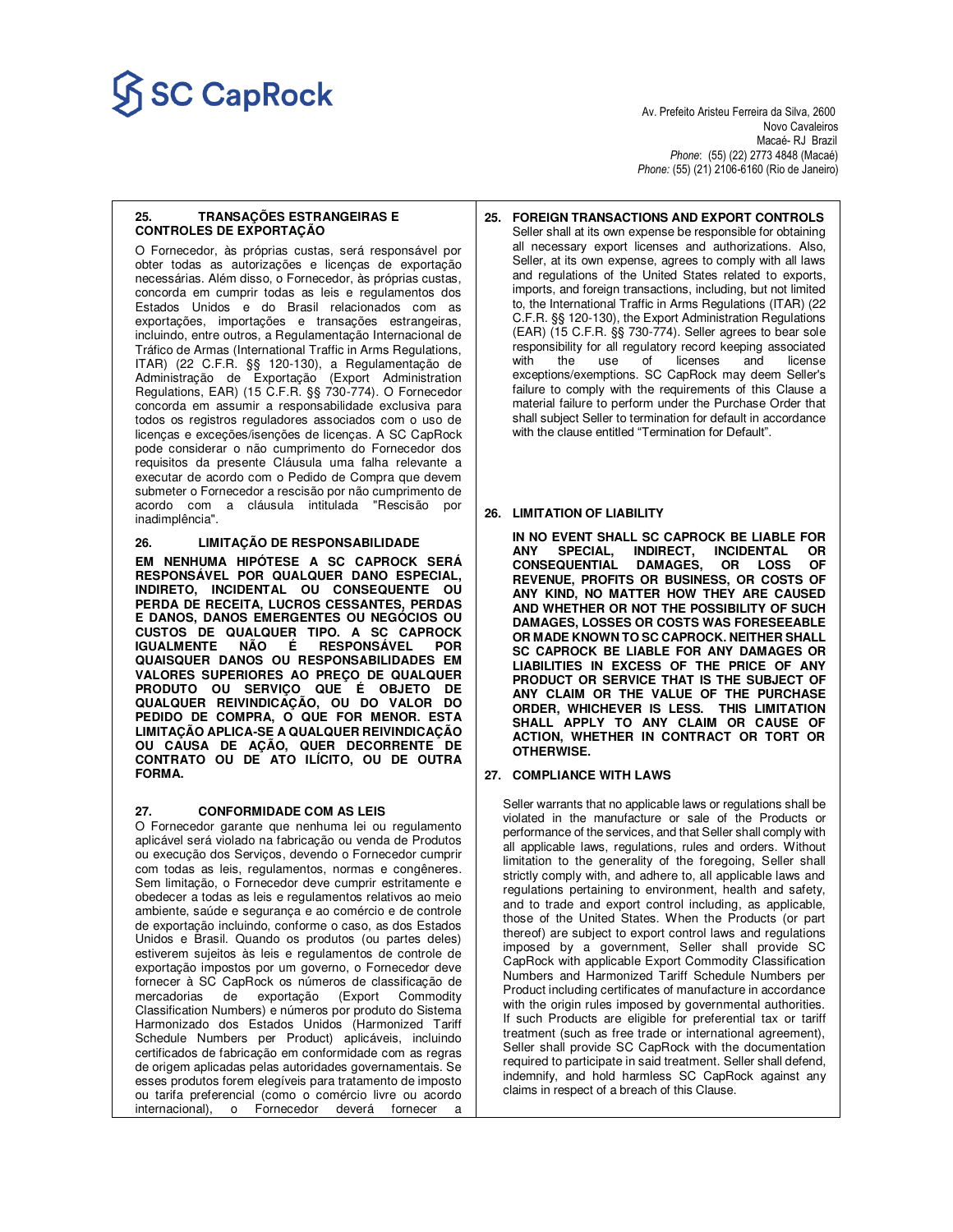# $SC\, Cap Rock$

Novo Cavaleiros<br>Macaé- RJ Brazil Macaé- RJ Brazil *Phone*: (55) (22) 2773 4848 (Macaé) *Phone:* (55) (21) 2106-6160 (Rio de Janeiro)

documentação necessária à SC CapRock. O Fornecedor deve defender-se, indenizar e isentar a SC CapRock de responsabilidade contra quaisquer reclamações de violação da presente cláusula.

### **28. LEGISLAÇÃO APLICÁVEL E JURISDIÇÃO**

- a. Salvo disposto em contrário no Pedido de Compra, o Pedido de Compra, e todas as disputas relacionadas a isso, devem ser controlados e interpretados de acordo com as leis do Brasil.
- b. Salvo disposição em contrário contida no Pedido de Compra, as partes concordam que a jurisdição exclusiva para qualquer ação relacionada à disputa ou interpretação do Pedido de Compra e dos presentes Termos e Condições será do Foro Central da Comarca do Rio de Janeiro, com exclusão de qualquer outro por mais privilegiado que seja.
- c. No caso de a SC CapRock rescindir o Pedido de Compra por violação do Fornecedor, os direitos e reparações identificados no Pedido de Compra e nestes Termos e Condições são cumulativos e se somam a quaisquer outros direitos ou reparações previstos em lei.

### **29. CONFORMIDADE COM LEIS SOBRE SUBSTÂNCIAS PERIGOSAS E RECICLAGEM DE RESÍDUOS**

- a. O Fornecedor garante que a revenda, fornecimento ou exportação de qualquer produto (se usado como um componente ou outra forma) pela SC CapRock em qualquer mercado, não violará qualquer lei ou regulamentação em qualquer jurisdição em todo o mundo sobre o uso de substâncias perigosas, ou a reciclagem ou tratamento de resíduos de equipamentos, incluindo, entre outras, as leis de execução da Diretiva Europeia (2002/95/CE) relativas à restrição sobre o uso de certas substâncias perigosas em eletrônica e equipamentos elétricos (Restriction on the Use of Certain Hazardous Substances in Electronic and Electrical Equipment) "Diretiva RoHS" e Diretiva Europeia (2002/96/CE) sobre resíduos de equipamentos elétricos e eletrônicos ("Diretiva REEE") ou da Agência de proteção ambiental dos EUA (U.S. Environmental Protection Agency, EPA), entre outras (em conjunto, "Legislação ambiental").
- b. O Fornecedor garante à SC CapRock que nenhum produto por ele fornecido nos termos do Pedido de Compra contém chumbo, mercúrio, cádmio, cromo hexavalente, bifenilos polibromados ou éteres difenilpolibromados ou outra substância (em uma quantidade diferente de quantidade em conformidade com a Legislação Ambiental), cuja utilização é proibida ou restringida por qualquer lei ambiental.
- Caso o Fornecedor tome conhecimento do desrespeito ao quanto acima estabelecido, deverá, antes da entrega de qualquer dos dos Produtos/Serviços, identificar por escrito à SC CapRock (i) quaisquer componentes e materiais contidos nos Produtos e/ou

#### **28. GOVERNING LAW AND VENUE**

- Except as otherwise provided in the Purchase Order, the Purchase Order, and any disputes related thereto, shall be governed by and interpreted in accordance with the laws of Brazil.
- b. Except as otherwise expressly provided in the Purchase Order, **t**he parties agree that the exclusive venue for any action related to the dispute or interpretation of this Agreement for contracts described above shall be in the courts with the appropriate jurisdiction located in the city of Rio de Janeiro, State of Rio de Janeiro – Brazil.
- c. In the event SC CapRock terminates for Seller's breach, the rights and remedies identified herein are accumulative and are in addition to any other rights or remedies provided by law or equity. Pending any prosecution, appeal or final decision referred to in this Clause, or the settlement of any dispute arising under the Purchase Order, Seller shall proceed diligently as directed by SC CapRock with performance of the Purchase Order.

### **29. COMPLIANCE WITH HAZARDOUS SUBSTANCES AND WASTE RECYCLING LAWS**

- Seller warrants that the resale, supply or export of any Product (whether used as a component or otherwise) by SC CapRock in any market will not violate any law or regulation in any jurisdiction worldwide on the use of hazardous substances, or the recycling or treatment of waste equipment including, but not limited to the laws implementing the European Directive (2002/95/EC) on the Restriction on the Use of Certain Hazardous Substances in Electronic and Electrical Equipment "RoHS Directive" and European Directive (2002/96/EC) on Waste Electrical and Electronic Equipment ("WEEE Directive"), the U.S. Environmental Protection Agency ("EPA"), etc (together, "Environmental Laws").
- b. Seller warrants to SC CapRock that no Product contains any lead, mercury, cadmium, hexavalent chromium, polybrominated biphenyls or polybrominated diphenyl ethers or other substance (in a quantity other than in compliance with the Environmental Laws), the use of which is banned or restricted by any Environmental Law.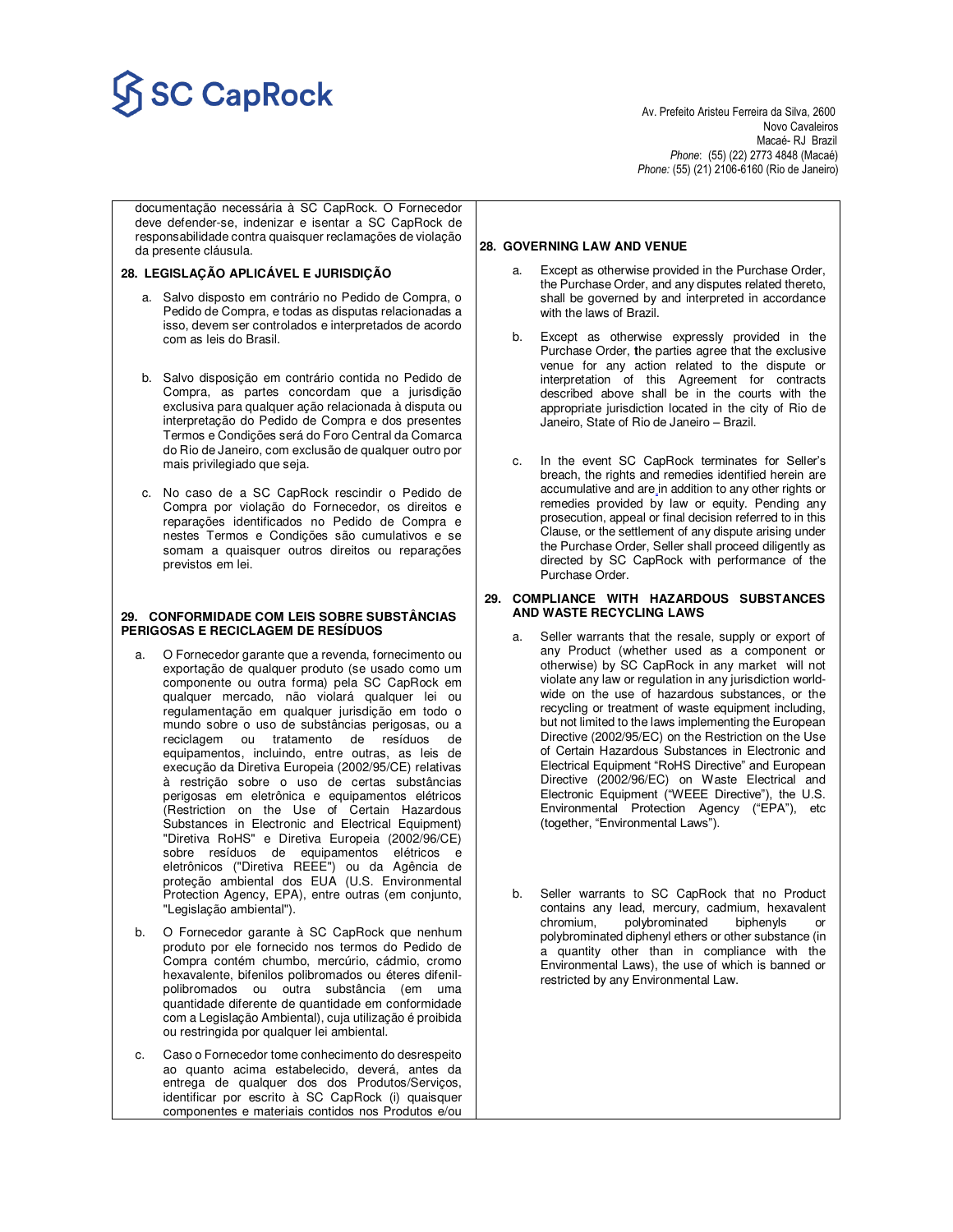# $\overline{\text{SC} \text{CapRock}}$  Av. Prefeito Aristeu Ferreira da Silva, 2600

 Novo Cavaleiros Macaé- RJ Brazil *Phone*: (55) (22) 2773 4848 (Macaé) *Phone:* (55) (21) 2106-6160 (Rio de Janeiro)

- Serviços que possam exigir reciclagem ou outro tratamento de acordo com as Leis Ambientais, (ii) o local em que estejam quaisquer componentes considerados perigosos nos termos da Diretiva REEE ou de outras Leis Ambientais, e todo e qualquer componente que tenha que ser identificado como tal, deverá sê-lo às expensas do Fornecedor.
- e. O Fornecedor deve, conforme solicitado, fornecer à SC CapRock confirmação por escrito da sua adequação para com as Leis Ambientais, nos moldes a serem informados pela SC CapRock. A SC CapRock tem o direito de examinar a adequação do Fornecedor para com as Leis Ambientais. O Fornecedor deve fornecer à SC CapRock todas essas informações e documentação (incluindo o acesso a seu pessoal e instalações) para permitir que a SC CapRock se certifique da adequação do Fornecedor para com todas as Leis Ambientais, bem como que a garantia contida no item "a." acima continua a ser verdadeira e exata.
- f. O Fornecedor deverá arcar com todos os custos e despesas, incluindo aqueles relacionados à reciclagem ou devolução dos Produtos, em decorrência de obrigações impostas à SC CapRock ou ao Fornecedor, de acordo com as Leis Ambientais decorrentes do envio ou importação dos Produtos a qualquer localidade em todo o mundo.
- g. O Fornecedor deverá indenizar e isentar a SC CapRock de todo o custo, despesa, responsabilidade ou danos sofridos pela SC CapRock em razão de qualquer violação ou alegação de violação de qualquer Lei Ambiental relacionada aos Produtos ou Serviços.

### **30. PROPRIEDADE DA SC CAPROCK**

Todas as informações ou dados técnicos, projetos, esboços, desenhos, especificações técnicas, padrões, matrizes, modelos, moldes, ferramentas, instalações, placas, cortes, aparelhos especiais e materiais fornecidos ou pagos pela SC CapRock em conexão com o Pedido de Compra devem ser e permanecer propriedade da SC CapRock. Todos esses itens devem ser utilizados apenas no desempenho do trabalho de acordo com o Pedido de Compra, a menos que a SC CapRock concorde de outra maneira por escrito. O Fornecedor deve identificar claramente todos os itens como propriedade da SC CapRock. O Fornecedor também deve identificar esses itens com número de desenho correspondente. Da mesma forma, o Fornecedor deve listar todos os itens nas faturas, os quais estarão sob integral responsabilidade e risco do Fornecedor, e deverão ser substituídos pelo Fornecedor se perdidos, danificados ou destruídos. Tais itens devem ser mantidos em boas condições à custa do Fornecedor, e mantidos segurados pelo Fornecedor, com prêmio pagável à SC CapRock. Sem limitação quanto ao tempo, o Fornecedor deverá indenizar e isentar a SC CapRock de todas as reivindicações que podem ser declaradas contra a referida propriedade, incluindo, sem limitação, direitos de retenção até ao pagamento das dívidas ou as reivindicações resultantes das leis de remuneração do trabalhador ou ferimentos ocupacionais e de todas as reivindicações de ferimento de pessoas ou avaria de bens

- c. As soon as Seller is aware of any non-compliance but in no event any later than prior to the delivery of any Product, Seller shall identify in writing to SC CapRock (i) any and all components and materials contained in the Products that may require recycling or other treatment under the laws and regulations implementing the Environmental Laws, (ii) the location of any component or material that is hazardous within the meaning of the WEEE Directive or other Environmental Laws, and any Product that is required by the Environmental Laws to be marked shall be so marked by Seller.
- e. Seller shall, upon request, provide SC CapRock with written confirmation of its compliance with the Environmental Laws, in the form, manner and within the timeframe reasonably directed by SC CapRock. SC CapRock shall have the right to audit the Seller's compliance with the Environmental Laws. Seller shall provide SC CapRock with all such information and documentation that it may reasonably require (including access to its staff and facilities) to enable SC CapRock to satisfy itself of the Seller's compliance with all Environmental Laws and that the warranty contained in subsection a. above remains true and accurate.
- f. Seller shall bear all costs and expenses, including those related to recycling or taking back the Products, arising out of or related to either SC CapRock or Seller complying with the Environmental Laws and placing the Products on, or their importation into, any jurisdiction worldwide.
- g. Seller shall indemnify and hold SC CapRock harmless from any cost, expense, liability or damage suffered by SC CapRock by reason of any breach or alleged breach of any of the Environmental Laws arising out of or related to the Products.

# **30. SC CAPROCK PROPERTY**

All technical information or data, designs, sketches, drawings, blueprints, patterns, dies, models, molds, tools, jogs, fixtures, plates, cuts, special appliances and materials furnished by or paid for by SC CapRock in connection with the Purchase Order shall be and remain the property of SC CapRock. All such items shall be used only in performance of work under the Purchase Order, unless SC CapRock consents otherwise in writing. Seller shall prominently mark all such items as property of SC CapRock. Seller shall also mark such items with corresponding drawing number. Seller shall similarly list all such items on invoices, and they shall be at Seller's risk and shall be replaced by Seller if lost, damaged, or destroyed. They shall be maintained in good condition, at Seller's expense, and kept insured by Seller, with loss payable to SC CapRock. Seller shall, without limitation as to time, indemnify and save SC CapRock harmless from all claims which may be asserted against said property, including, without limitation, mechanic's liens or claims arising under worker's compensation or occupational injury laws, and from all claims from injury to persons or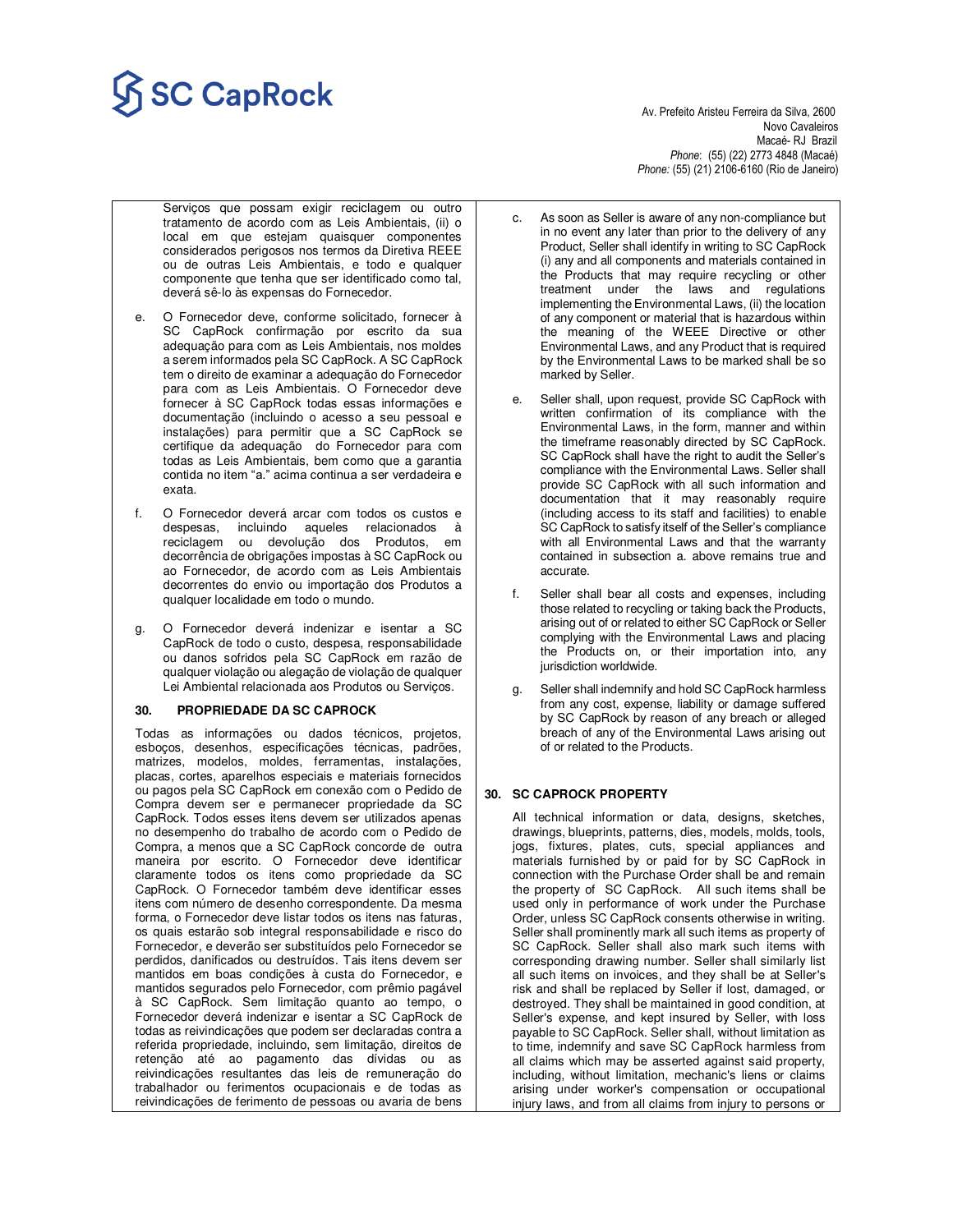# $\overline{\text{SC} \text{CapRock}}$  Av. Prefeito Aristeu Ferreira da Silva, 2600

 Novo Cavaleiros Macaé- RJ Brazil *Phone*: (55) (22) 2773 4848 (Macaé) *Phone:* (55) (21) 2106-6160 (Rio de Janeiro)

resultantes de ou relacionados a tais itens ou seu desempenho de acordo com o Pedido de Compra. Todas as informações divulgadas ao Fornecedor pela SC CapRock devem ser consideradas exclusivas e serão protegidas pelo Fornecedor da mesma maneira que o Fornecedor protege suas próprias informações exclusivas.

### **31. DIVERSOS**

Cada uma das partes do presente é um contratante independente e nada contido no Pedido de Compra pode ser interpretado como incompatível com esse relacionamento ou status. Como um contratante independente, cada parte confiou em sua própria experiência ou na experiência dos seus consultores legais, financeiro, técnicos ou outros. Nada no Pedido de Compra deve ser considerado como representativo de que o Fornecedor ou qualquer um dos funcionários ou agentes do Fornecedor são agentes, representantes ou funcionários da SC CapRock. O Fornecedor assume a responsabilidade total e exclusiva pelo pagamento de todas as remunerações, despesas, benefícios (incluindo, entre outros, a remuneração dos trabalhadores e benefícios médicos) dos seus empregados e por todo imposto de renda, seguro-desemprego, seguro social, seguro de invalidez e outros recolhimentos ou impostos aplicáveis e para todas as questões relacionadas com o cumprimento das leis de trabalho relevantes. O Fornecedor também pagará todas as despesas normalmente pagas por um empregador em conexão com seus empregados. O Fornecedor concorda em não contratar ou mesmo induzir ou estimular (direta ou indiretamente) a contratação de trabalhadores da SC CapRock diretamente envolvidos no Pedido de Compra durante um período de um (1) ano após a conclusão ou cancelamento do Pedido de Compra, exceto se as partes puderem entrar em acordo numa base caso a caso. O acima disposto não afeta os direitos de funcionários da SC CapRock de candidatarem-se a uma posição dentro da organização da outra parte, desde o funcionário não seja induzido ou estimulada tanto pelo Fornecedor.

Estes Termos e Condições são celebrados em formato bilíngüe inglês e português e, no caso de haver inconsistência entre a versão em inglês e a versão em português, a versão em Português prevalecerá.

### **32. COPYRIGHTS**

Para dados, exceto software de computador, identificados como um produto final de acordo com o Pedido de Compra, o Fornecedor concede à SC CapRock e todos os outros agindo em seu nome, uma licença paga, não exclusiva, irrevogável em todo o mundo, incluindo o direito de sublicenciar todos esses dados inclusive dados com copyrights, para reproduzir, preparar trabalhos derivados, distribuir cópias para o público e executar publicamente e exibir publicamente, em nome da SC CapRock ou de quem esta indicar, para utilização própria da SC CapRock ou no desempenho de obrigações da SC CapRock de acordo com o Pedido de Compra ou com a relação entre a SC CapRock e seus clientes. Para software de computador identificado como um produto final de acordo com o Pedido de Compra, o Fornecedor concede à SC CapRock e todos os outros agindo em seu nome, uma licença paga, não exclusiva, irrevogável em todo o mundo, incluindo o direito de sublicenciar todos esses softwares de computador inclusive

property arising out of or related to such items or their performance under the Purchase Order. All information disclosed to Seller by SC CapRock shall be deemed proprietary and will be protected by Seller in the same manner Seller protects its own proprietary information.

### **31. LIMITATION OF LIABILITY AND MISCELLANEOUS**

Each party hereto is an independent contractor and nothing contained in the Purchase Order shall be construed to be inconsistent with this relationship or status. As an independent contractor, each party has relied on its own expertise or the expertise of its legal, financial, technical or other advisors. Neither party owes a fiduciary duty to the other. Nothing in the Purchase Order shall be deemed to represent that Seller or any of Seller's employees or agents, are the agents, representatives, or employees of SC CapRock. Seller assumes full and sole responsibility for the payment of all compensation, expenses, benefits (including, but not limited to, workers' compensation, and medical benefits) of its employees and for all income tax, unemployment insurance, social security, disability insurance, and other applicable withholdings or taxes, and for all matters related to compliance with relevant employment laws. Seller shall also pay any expenses normally paid by an employer in connection with its employees. Seller agrees not to hire, solicit, or accept solicitation (either directly or indirectly) from, the employees of the SC CapRock directly involved herein, during a period of one (1) year after completion or cancellation of the Purchase Order, except as the parties may agree on a case-by-case basis. The foregoing does not affect the rights of SC CapRock's employees to apply for a position within the other party's organization so long the employee is not solicited.

These Terms and Conditions are celebrated in English and Portuguese and, in the event of an inconsistency between the English version and the Portuguese version, the Portuguese version shall prevail.

### **32. COPYRIGHTS**

For data other than computer software identified as a deliverable under the Purchase Order, Seller grants to SC CapRock, and all others acting on its behalf, a paid-up, nonexclusive, irrevocable worldwide license, including a right to sublicense all such data including copyrighted data, to reproduce, prepare derivative works, distribute copies to the public, and perform publicly and display publicly, by or on behalf of SC CapRock for SC CapRock's own use or in performance of SC CapRock's obligations under customer contract. For computer software identified as a deliverable under the Purchase Order, Seller grants to SC CapRock and others acting on its behalf, a paid-up, non-exclusive, irrevocable worldwide license, including a right to sublicense all such computer software, including copyrighted or patented software to reproduce, prepare derivative works, and perform publicly and display publicly, by or on behalf of SC CapRock for SC CapRock's own use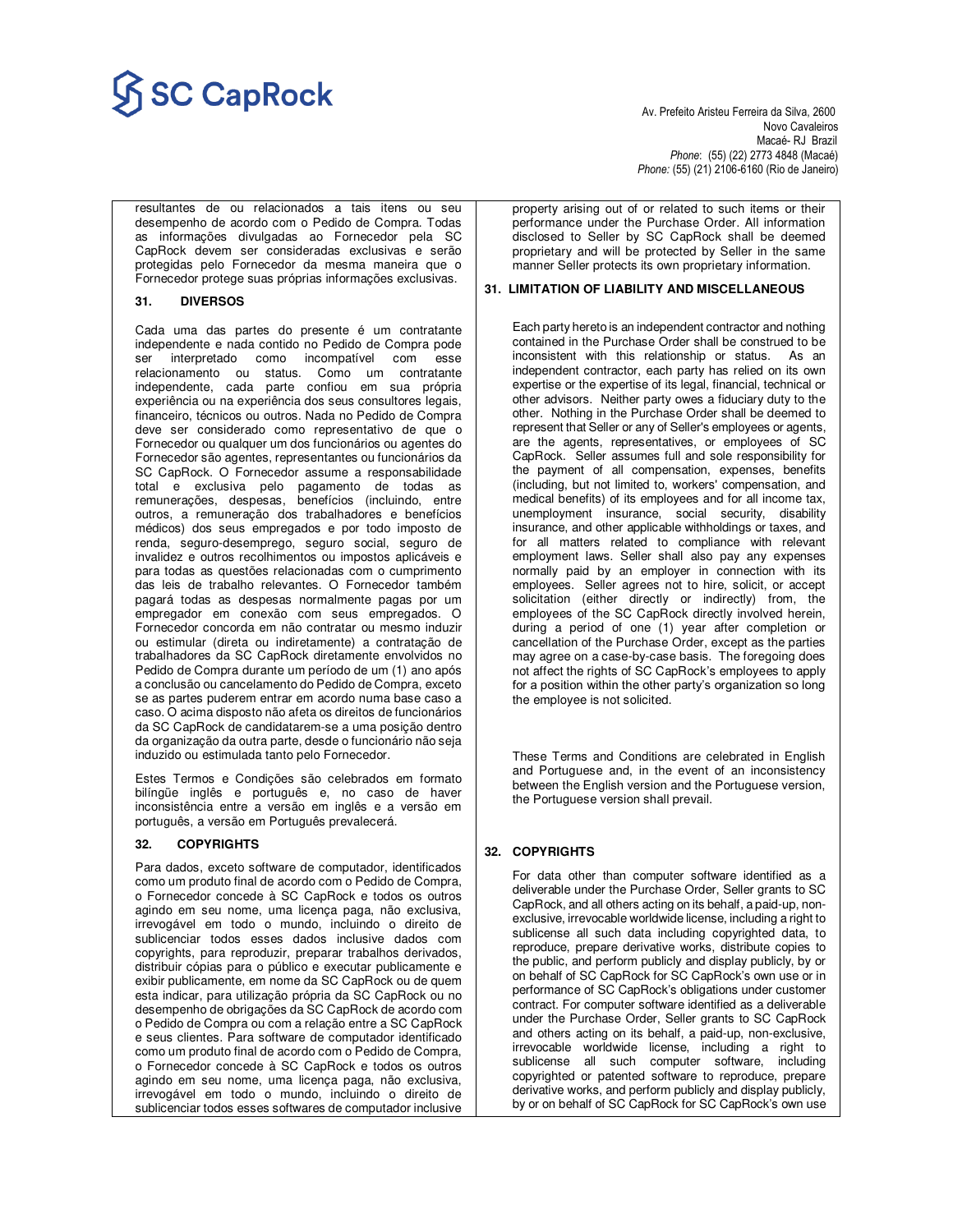# $\overline{\textbf{SC} \textbf{Cap} \textbf{Rock}}$

 Novo Cavaleiros Macaé- RJ Brazil *Phone*: (55) (22) 2773 4848 (Macaé) *Phone:* (55) (21) 2106-6160 (Rio de Janeiro)

software com copyrights e com patentes, para reproduzir, preparar trabalhos derivados, distribuir cópias para o público e executar publicamente e exibir publicamente, em nome da SC CapRock ou de quem esta indicar, para utilização própria da SC CapRock ou no desempenho de obrigações da SC CapRock de acordo com o Pedido de Compra ou com a relação entre a SC CapRock e seus clientes. O Fornecedor concorda em informar a SC CapRock de qualquer informação atualizada relativa para a literatura e documentação, mediante prévias comunicações por escrito, nos termos destes Termos e Condições.

### **33. FORÇA MAIOR**

Nem o Fornecedor, nem a SC CapRock, devem ser responsabilizados por atraso ou pelo não cumprimento de suas obrigações se a causa do ocorrido for um evento que é imprevisível, além do controle da parte afetada, que não possa ser contornado pelo adoção de medidas regulares pelas partes, incluindo, sem limitação, acidentes naturais, atos de autoridade civil ou militar, ordens governamentais, guerra, incêndio, explosão, tumultos trabalhistas e/ou greves (exceto se limitada à parte afetada) ou epidemia. Se qualquer uma das partes for afetada ("Parte Afetada") por força maior, a Parte Afetada dará aviso imediato por escrito à outra Parte, que deve, sem qualquer prejuízo para ambas as partes, suspender todas as obrigações previstas no Pedido de Compra, por um período de até sessenta (60) dias consecutivos. A Parte Afetada deve empreender esforços razoáveis para diminuir os efeitos da força maior ou caso fortuito com rapidez razoável. A Parte Afetada deve ser liberada de suas obrigações (ou parte delas) enquanto a força maior durar e dificultar o desempenho das referidas obrigações (ou parte delas). Se a suspensão causada por força maior exceder esse prazo de sessenta (60) dias, a SC CapRock poderá rescindir o Pedido de Compra por conveniência, ou suspender o Pedido de Compra por um período adicional de acordo com a cláusula relacionada com as ordens de paralisação de trabalho. Qualquer decisão de rescisão ou ajuste equitativo buscado pelo Fornecedor após uma rescisão por conveniência ou suspensão não poderão incluir quaisquer custos incorridos pelo Fornecedor durante a suspensão aqui prevista.

or in performance of SC CapRock's obligations under a customer contract. Seller agrees to advise SC CapRock of any updated information relative to the foregoing literature and documentation with timely notifications in writing.

### **33. FORCE MAJEURE**

Neither Seller, nor SC CapRock, shall be liable for delay or nonperformance of its obligations hereunder (or part thereof) if the cause of delay or non-performance is an event which is unforeseeable, beyond the control of the party affected, and cannot be remedied by the exercise of reasonable diligence, including without limitation acts of God, acts of civil or military authority, governmental orders, war, fire, explosion, labor unrest (except if limited to the party affected) or epidemic ("Force Majeure"). If either party is affected by Force Majeure, the affected party shall give prompt written notice to the other party, which shall cause, without penalty to either party, all obligations under the Purchase Order to be suspended for a period of up to sixty consecutive Days. The party affected shall make reasonable efforts to mitigate the effects of Force Majeure with reasonable dispatch. The party affected shall be relieved from its obligations (or part thereof) as long as the Force Majeure lasts and hinders the performance of said obligations (or part thereof. If the suspension caused by the Force Majeure exceeds such sixty-Day period, SC CapRock either may terminate the Purchase Order for convenience or suspend the Purchase Order for an additional period under the Clause related to Stop Work Orders. Any termination settlement or equitable adjustment sought by Seller following a termination for convenience or suspension may not include any costs incurred during the sixty-Day suspension.

| CAPROCK COMUNICAÇÕES DO BRASIL LTDA. |  |            | <b>SELLER NAME AND CNPJ</b> |
|--------------------------------------|--|------------|-----------------------------|
| Name:                                |  | Name:      |                             |
| Title:                               |  | Title:     |                             |
| Signature:                           |  | Signature: |                             |
| Date:                                |  | Date:      |                             |
| Witnesses:                           |  | Witnesses: |                             |